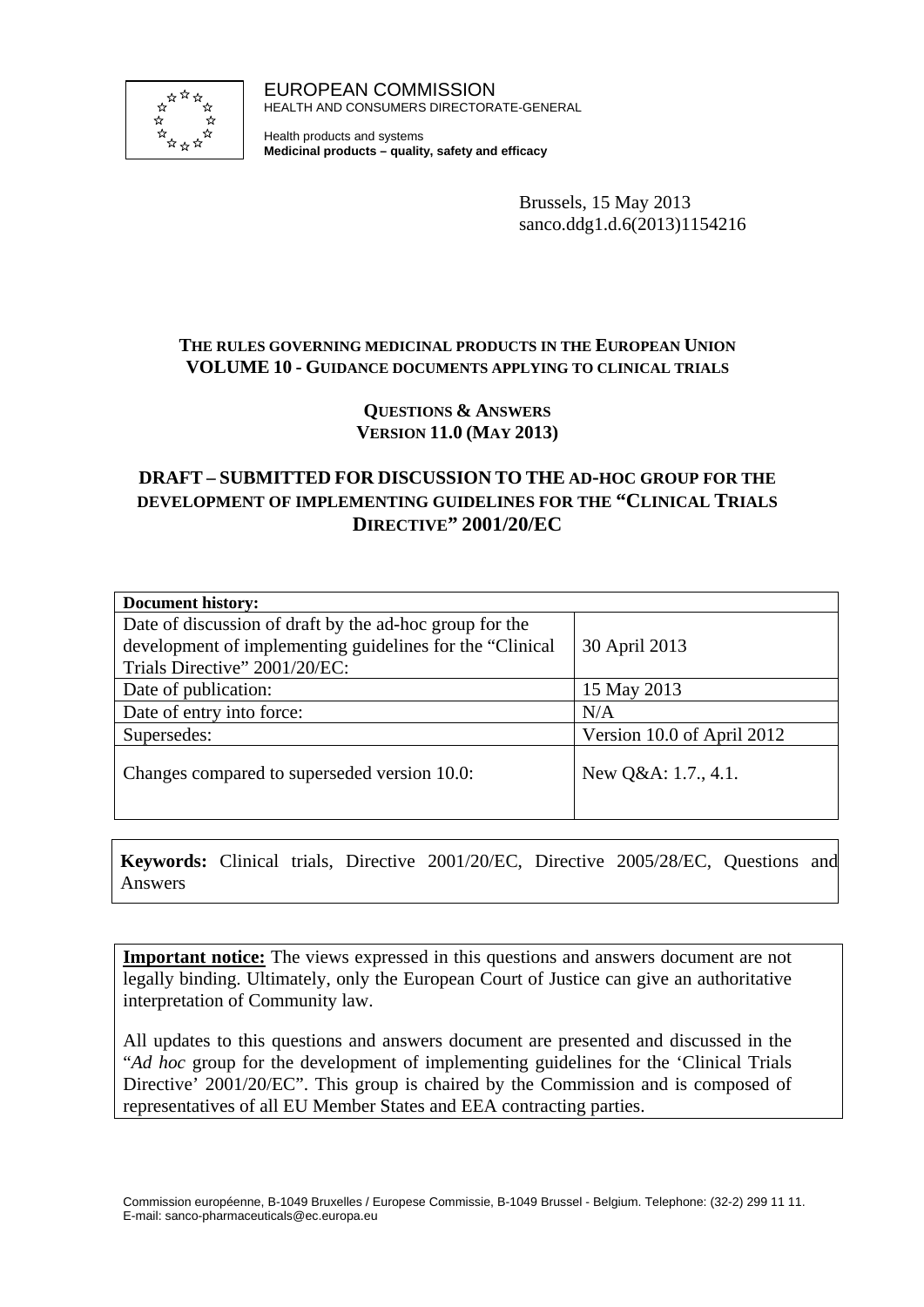# **TABLE OF CONTENTS**

| 1. |      |                                                                                                                                                                                                                                                                                        |  |  |  |
|----|------|----------------------------------------------------------------------------------------------------------------------------------------------------------------------------------------------------------------------------------------------------------------------------------------|--|--|--|
|    | 1.1. |                                                                                                                                                                                                                                                                                        |  |  |  |
|    | 1.2. | Question: The provisions of the Directive 2001/20/EC will not be<br>implemented in some Member States on the 1st of May. How will the<br>studies conducted after the 1st of May 2004 in such Member States be<br>taken into account during the assessment of a marketing authorisation |  |  |  |
|    | 1.3. | Question: Is the definition of 'medicinal product' relevant for the scope                                                                                                                                                                                                              |  |  |  |
|    | 1.4. | A study might involve the administration of a medicinal product,<br>while the object of the investigation is not the administered medicinal<br>product, but exclusively the physiologiy of the body. Are these studies                                                                 |  |  |  |
|    | 1.5. | Question: How does the issue set out in Question 1.4. apply to PET                                                                                                                                                                                                                     |  |  |  |
|    | 1.6. | Question: A study might involve a medical device $-$ what does this                                                                                                                                                                                                                    |  |  |  |
|    | 1.7. | Question: Is a study addressing the time of surgery a clinical trial, if<br>patients receive otherwise standard treatment with medicines?9                                                                                                                                             |  |  |  |
|    | 1.8. | Question: Does the Clinical Trial Directive 2001/20/EC apply to<br>clinical trials with IMPs which fall under the 'hospital exemption' for                                                                                                                                             |  |  |  |
|    | 1.9. | Question: Is an authorised medicinal product used as comparator in a                                                                                                                                                                                                                   |  |  |  |
|    |      | 1.10. Question: What can be considered a "non-interventional trial"? 10                                                                                                                                                                                                                |  |  |  |
|    |      | 1.11. Question: Can a study which is started after exposure of a medicinal<br>product has finished be considered as a clinical trial as defined in                                                                                                                                     |  |  |  |
| 2. |      | SPONSOR/LEGAL REPRESENTATIVE; INVESTIGATOR  11                                                                                                                                                                                                                                         |  |  |  |
|    | 2.1. |                                                                                                                                                                                                                                                                                        |  |  |  |
|    | 2.2. | Question: Is the person financing a clinical trial always considered as                                                                                                                                                                                                                |  |  |  |
|    | 2.3. |                                                                                                                                                                                                                                                                                        |  |  |  |
|    | 2.4. | Question: Does the Directive 2001/20/EC establish that the sponsor or<br>his legal representative according to Article 19(2) are liable under                                                                                                                                          |  |  |  |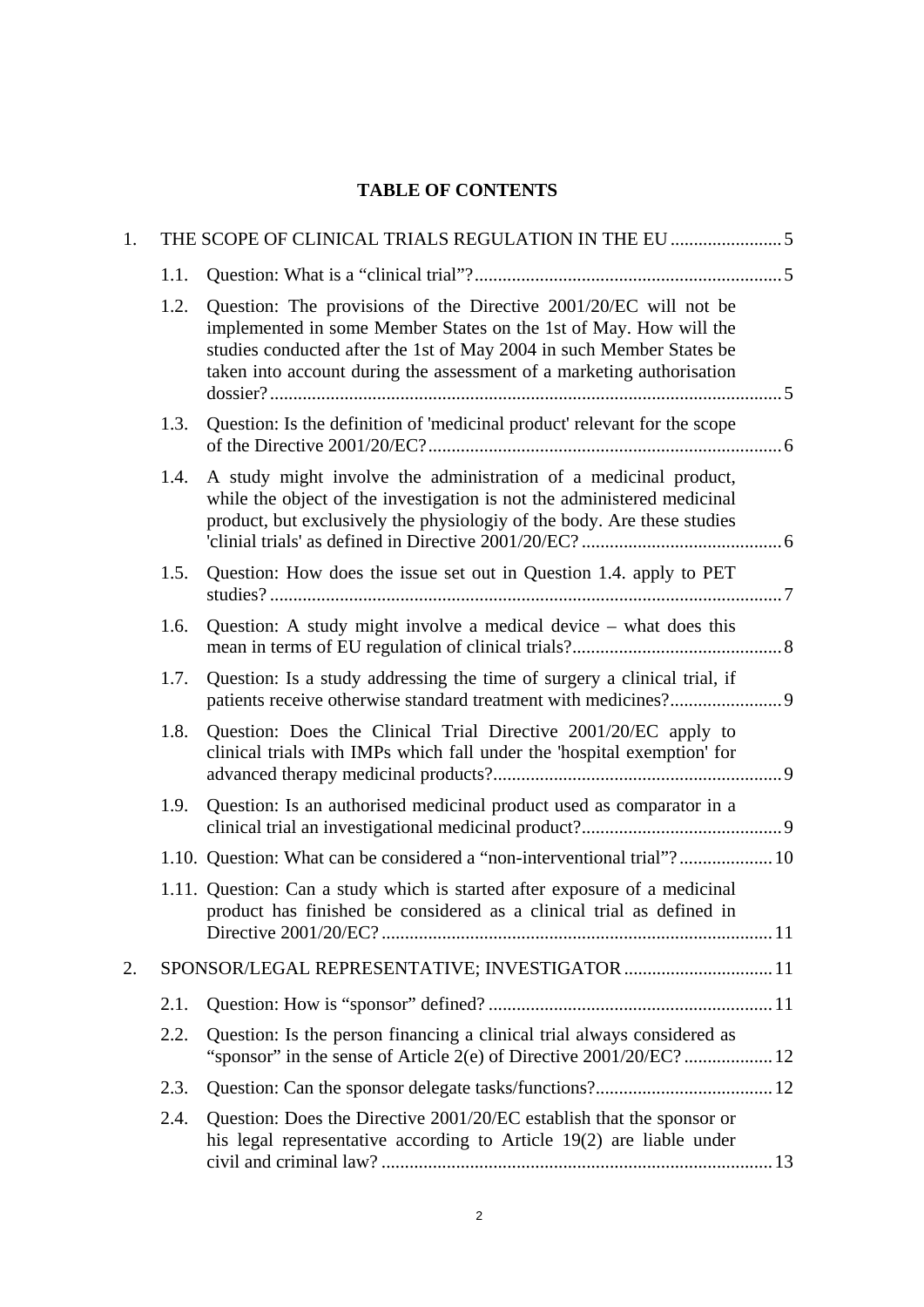|    | 2.5. | Question: Can a sponsor established in a third country open a<br>subsidiary or branch in a Member State in order to comply with the<br>requirement of Directive 2001/20/EC that the sponsor or a legal<br>representative of the sponsor must be established in the EU?  13                                                                                       |  |  |
|----|------|------------------------------------------------------------------------------------------------------------------------------------------------------------------------------------------------------------------------------------------------------------------------------------------------------------------------------------------------------------------|--|--|
|    | 2.6. | Question: What are the requirements for the legal representative of a<br>non EEA-sponsor in view of Article 19 of Directive 2001/20/EC? 13                                                                                                                                                                                                                       |  |  |
| 3. |      | CLINICAL<br>TRIALS APPLICATION PROCEDURE, ETHICS                                                                                                                                                                                                                                                                                                                 |  |  |
|    | 3.1. | Question: The detailed guidance CT-1 refers, in its section 2.9., sub-<br>section 4, to the content of the labelling of the IMP. Does this mean a                                                                                                                                                                                                                |  |  |
|    | 3.2. | Question: After the receipt of the opinion of the Ethics Committee, is                                                                                                                                                                                                                                                                                           |  |  |
|    | 3.3. | Question: Where an application for a clinical trial is submitted in more<br>than one Member State, has a company or non-commercial research<br>organisation to await positive opinions from all Member States Ethics<br>Committees and authorisations/statements of no grounds for non-<br>acceptance from competent authorities, before commencing the trial in |  |  |
|    | 3.4. | Questions: If a site does not start the trial, but was listed on the<br>application form when the trial got authorisation, what should the                                                                                                                                                                                                                       |  |  |
|    | 3.5. | Question: What is the requirement to be an expert (in paediatrics) in                                                                                                                                                                                                                                                                                            |  |  |
| 4. |      |                                                                                                                                                                                                                                                                                                                                                                  |  |  |
|    | 4.1. | Question: Can the National Competent Authority or the Ethics<br>Committee oblige the sponsor to report all suspected <i>expected</i> serious<br>adverse reactions (in addition to the suspected unexpected serious<br>reactions, as per Article $17(1)(a)(b)$ of Directive<br>adverse                                                                            |  |  |
|    | 4.2. | Question: How long is the annual safety report to be submitted to the<br>national competent authority and the Ethics Committee of a Member                                                                                                                                                                                                                       |  |  |
| 5. |      |                                                                                                                                                                                                                                                                                                                                                                  |  |  |
|    | 5.1. | Question: A clinical trial with an IMP which is an officinal formula<br>falls within the scope of the Clinical Trials Directive. What does this<br>mean for the requirements as regards manufacturing authorisation? 15                                                                                                                                          |  |  |
| 6. |      | "INFORMED<br>CONSENT"<br>AND<br><b>OTHER</b><br><b>SUBSTANTIAL</b><br>REQUIREMENTS FOR CONDUCTING CLINICAL TRIALS  16                                                                                                                                                                                                                                            |  |  |
|    | 6.1. | Question: What is meant by 'compensation for participation' in a trial                                                                                                                                                                                                                                                                                           |  |  |
|    | 6.2. | Question: When can the obligatory insurance coverage stop? 16                                                                                                                                                                                                                                                                                                    |  |  |
| 7. |      |                                                                                                                                                                                                                                                                                                                                                                  |  |  |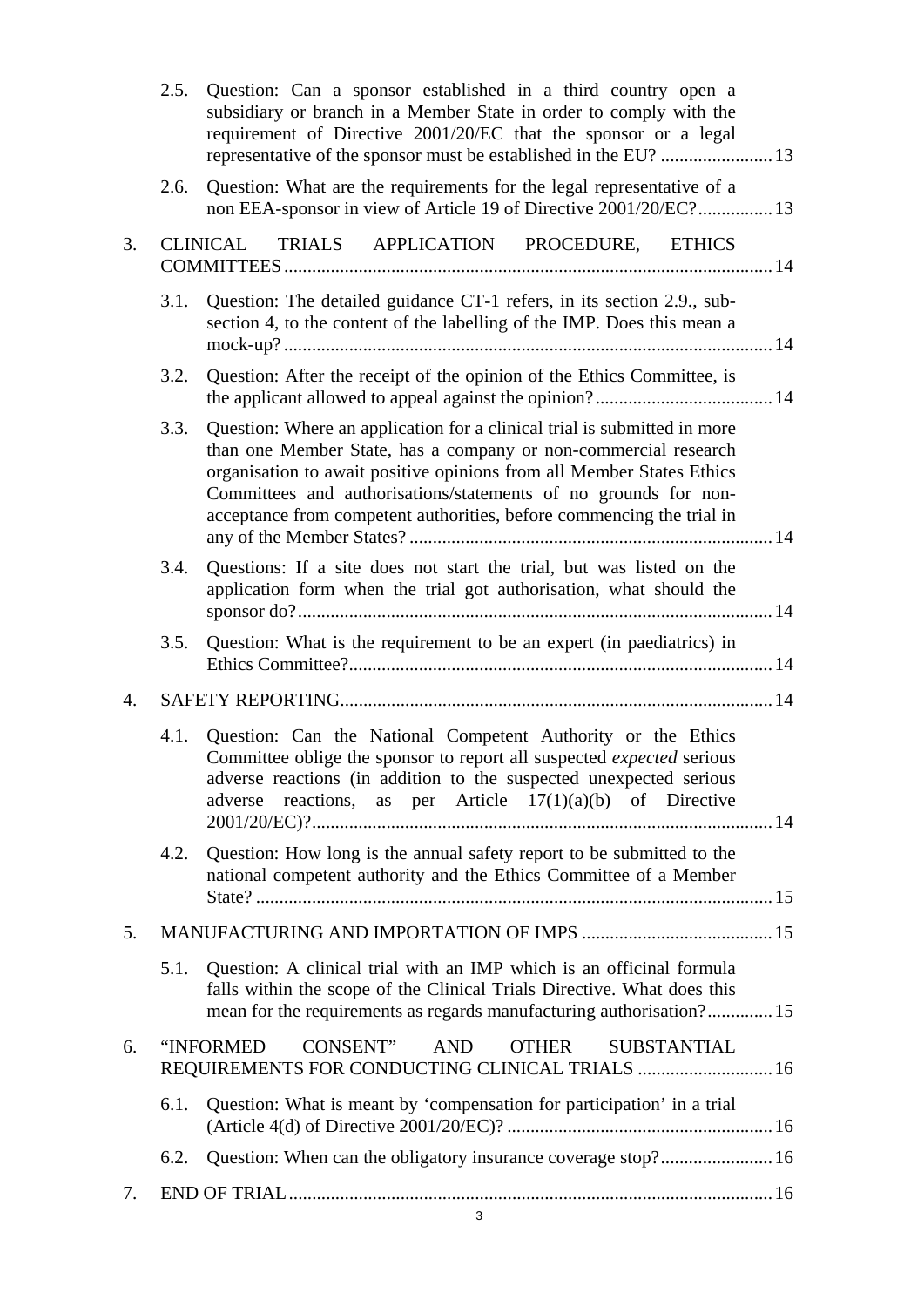| 7.2. What is the reporting deadline for early termination for reasons not |  |
|---------------------------------------------------------------------------|--|
| ANNEX: DECISION TREE TO ESTABLISH A WHETHER A TRIAL IS A                  |  |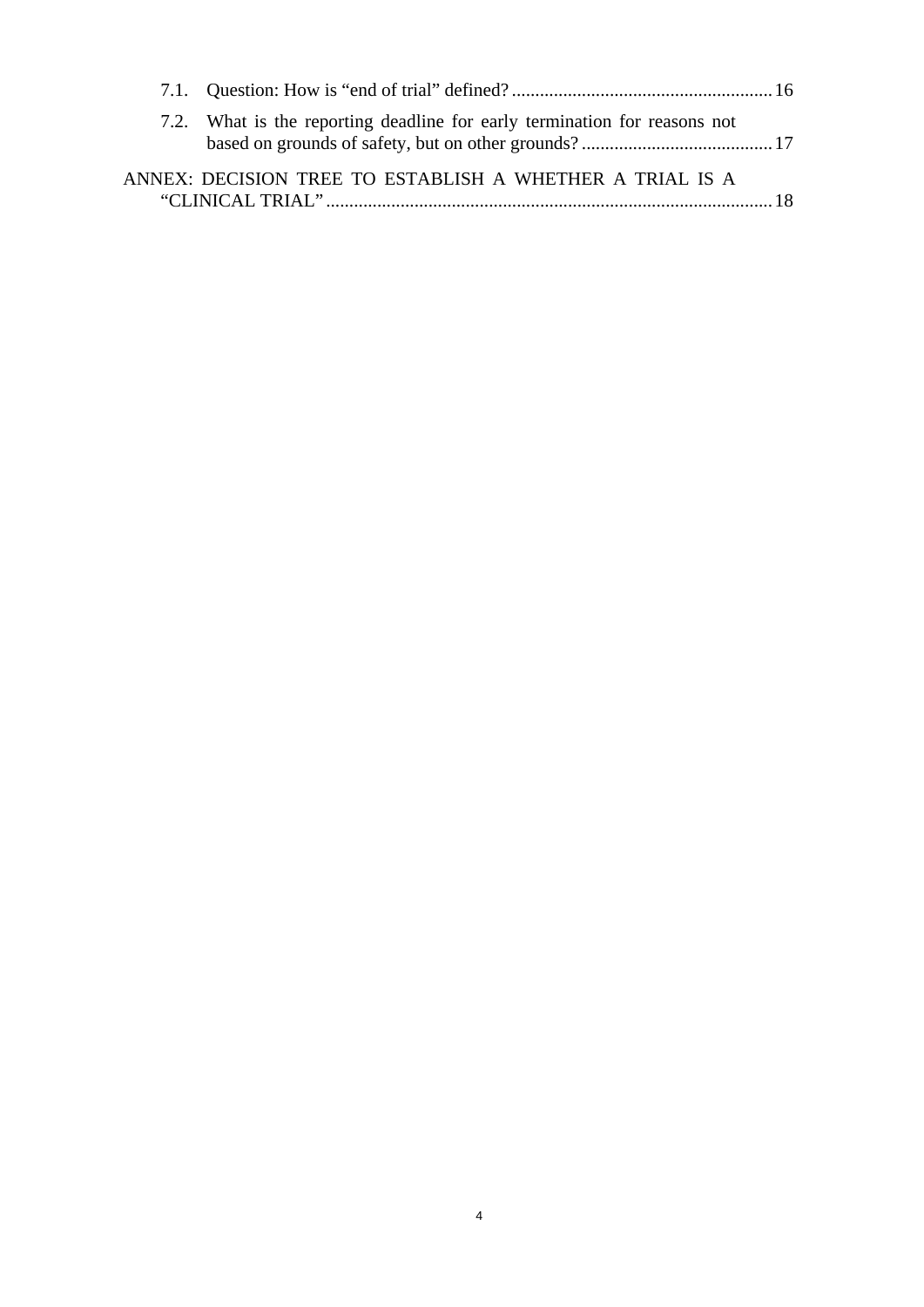#### <span id="page-4-1"></span><span id="page-4-0"></span>**1. THE SCOPE OF CLINICAL TRIALS REGULATION IN THE EU**

### **1.1. Question: What is a "clinical trial"?**

- 1. **Answer:** A "clinical trial" is defined in Article 2 of Directive 2001/20/EC.<sup>1</sup> The decision tree in Annex 1 can be used to identify whether a trial is a clinical trial in the sense of that Directive.
- <span id="page-4-2"></span>**1.2. Question: The provisions of the Directive 2001/20/EC will not be implemented in some Member States on the 1st of May. How will the studies conducted after the 1st of May 2004 in such Member States be taken into account during the assessment of a marketing authorisation dossier?**
- 2. **Answer:** Annex I of Commission Directive 2003/63/EC of 25 June 2003 amending Directive 2001/83/EC of the European Parliament and of the Council on the Community code relating to medicinal products for human use<sup>2</sup> provides in the "Introduction and general principles", paragraph 8, that *"all clinical trials conducted within the European Community, must comply with the requirements of Directive 2001/20/EC of the European Parliament and of the Council on the approximation of the laws, regulations and administrative provisions of the Member States relating to the implementation of good clinical practice in the conduct of clinical trials on medicinal products for human use. If they are to be taken into account during the assessment of an application for marketing authorisation, clinical trials, conducted outside the European Community, which relate to medicinal products intended to be used in the European Community, shall be designed, implemented and reported on the basis of principles of good clinical practice and ethical principles, which are equivalent to the provisions of Directive 2001/20/EC. They shall be carried out in accordance with the ethical principles that are reflected, for example, in the Declaration of Helsinki."*
- 3. In the context of a late implementation of provisions of the Directive in a Member state, a clinical trial conducted in that Member State will be taken into account during the assessment of a marketing application if it is designed, implemented and reported in accordance with:
	- the local regulations;
	- principles of good clinical practice and ethical principles which are at least equivalent to those laid down in the community guideline Note for Guidance on Good Clinical Practice (CPMP/ICH/135/95).

### <span id="page-4-3"></span>**1.3. Question: Is the definition of 'medicinal product' relevant for the scope of the Directive 2001/20/EC?**

4. **Answer:** Yes.

<sup>1</sup> OJ L 121, 1.5.2001, p. 34.

<sup>2</sup> OJ L 311, 28.11.2001, p. 67, as amended.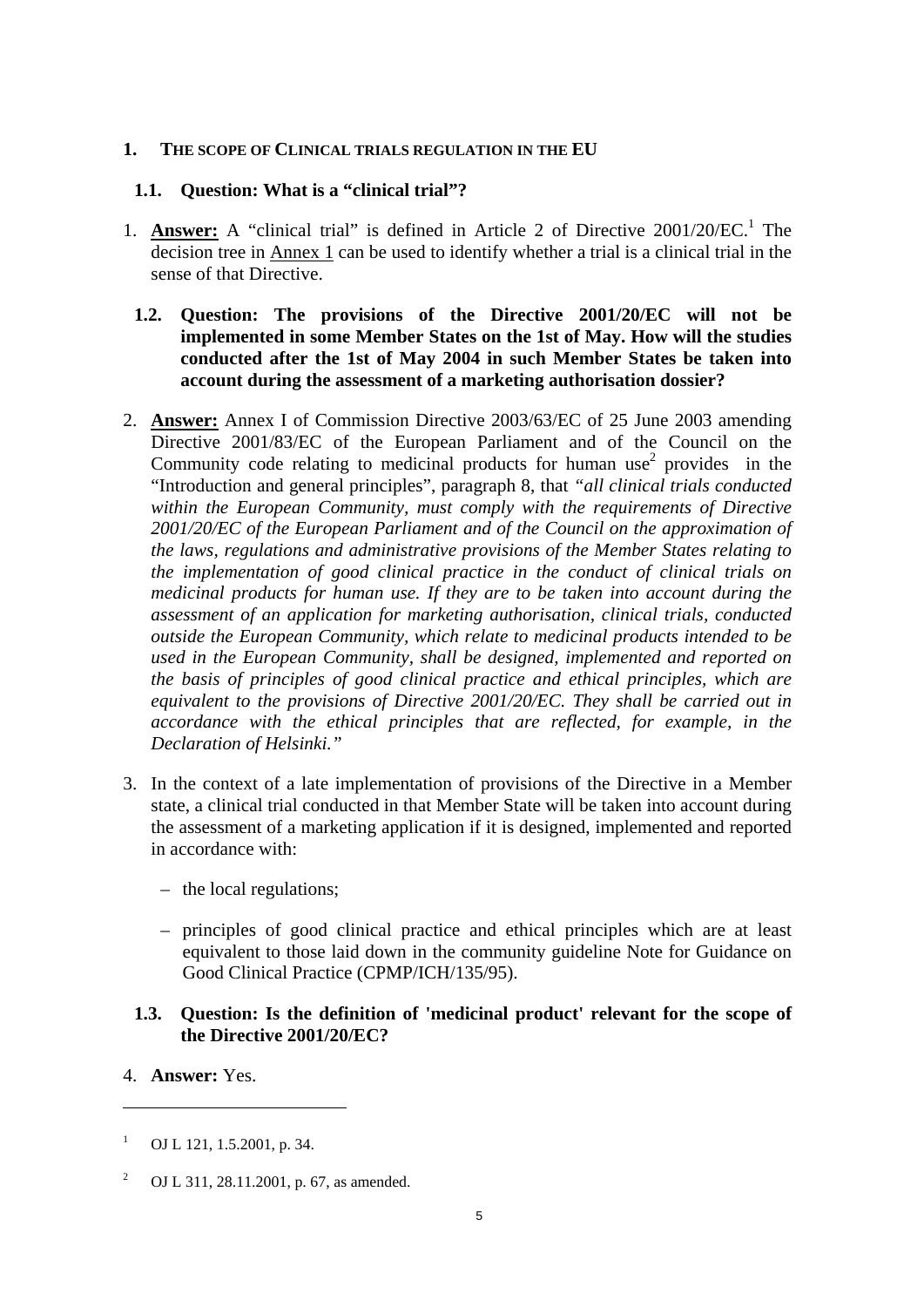- 5. When assessing whether a study is a clinical trial as defined in Directive 2001/20/EC, the first question is always whether the object of the study is a medicinal product (see also the algorithm in Annex).
- 6. 'Medicinal product' is defined in Article 1(2) of Directive 2001/83/EC. Art. 1(2) of the Medicinal Products Directive defines "medicinal product" as follows: "(a) Any substance or combination of substances presented as having properties for treating or preventing disease in human beings; or (b) Any substance or combination of substances which may be used in or administered to human beings either with a view to restoring, correcting or modifying physiological functions by exerting a pharmacological, immunological or metabolic action, or to making a medical diagnosis."
- 7. A substance is thus a medicinal product either by virtue of its "presentation" or its "function". A substance constitutes a medicinal product if it falls within either of these two categories.
- 8. To establish the 'borderline' between a medicinal product and other products, the established criteria, as further explained in detailed Commission guidance apply. Such Commission guidance exists in particular for the borderline
	- Medicinal product cosmetic product;<sup>3</sup> and
	- Medicinal product medical device<sup>4</sup>.
- 9. With regard to a medicinal product by "virtue of function", in some cases it may not be 100% certain whether the product which is object of the study exerts a pharmacological, immunological or metabolic action. In this respect reference is made to Section 1.2. of the Detailed guidance on the request to the competent authorities for authorisation of a clinical trial on a medicinal product for human use, the notification of substantial amendments and the declaration of the end of the trial ('detailed guidance  $CT-1$ ').<sup>5</sup>
	- **1.4. A study might involve the administration of a medicinal product, while the object of the investigation is not the administered medicinal product, but exclusively the physiologiy of the body. Are these studies 'clinial trials' as defined in Directive 2001/20/EC?**
- <span id="page-5-0"></span>10. **Answer:** No.

 $\overline{a}$ 

11. There may be studies which have as the only object to investigate the physiology of the body. In these studies, a medicinal product is administered only in order to obtain a physiological response in order to study the physiology of the body, i.e. without the medicinal product itself being the object of the investigation. Rather, the medicinal product is administered to provoke a pharmacological response which is needed to study the physiology of the body.

<sup>3</sup> [http://ec.europa.eu/enterprise/sectors/cosmetics/files/doc/guidance\\_doc\\_cosm-medicinal\\_en.pdf](http://ec.europa.eu/enterprise/sectors/cosmetics/files/doc/guidance_doc_cosm-medicinal_en.pdf) 

<sup>4</sup> http://ec.europa.eu/enterprise/sectors/medical-devices/files/meddev/2\_1\_3\_rev\_3-12\_2009\_en.pdf

<sup>5</sup> OJ C 82, 30.3.2010, p. 1.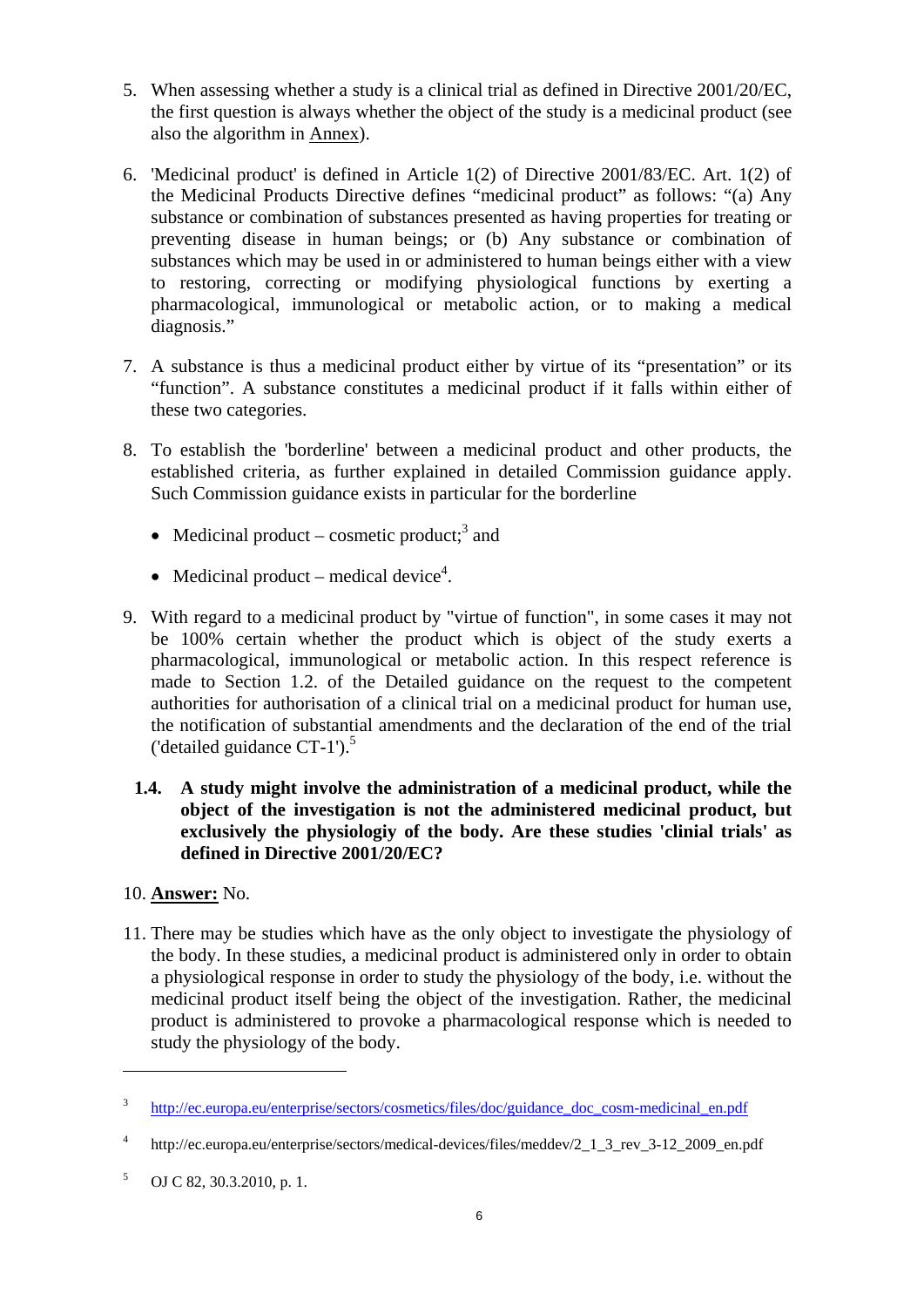- 12. Examples are a study of the physiology of the retina where a pupil dilator may be used in order to enable the study of the physiology of the retina. Another example is the use of a vasodilator to study how the endothelial function is affected by disease (or other factors not including medicinal products), the use of diagnostic agents to study the effect of disease (or other factors not including medicinal products) or the use of a challenge agent to study the effect of disease (or other factors not including medicinal products). This issue is also relevant for radiopharmaceuticals used as diagnostic agents (see below).
- 13. These studies are not 'clinical trials' as defined in Article 2(a) of Directive 2001/20/EC. Consequently, the medicinal product administered is not an investigational medicinal product as defined in Article 2(d) of Directive 2001/20/EC.
- 14. These studies are not regulated at EU-level. It is up to Member States to decide whether and how they to regulate these studies.
- 15. However, care has to be taken as to whether the object of an investigation is being 'switched', in the course of a study, from the physiology of the body to the pharmacological effect triggered by the medicinal product. In this case, a study may 'turn into' a clinical trial which falls within the scope of Directive 2001/20/EC, provided it is not non-interventional.

#### <span id="page-6-0"></span>**1.5. Question: How does the issue set out in Question 1.4. apply to PET studies?**

- 16. **Answer:** A radiopharmaceutical used as diagnostic agent in a PET study is a medicinal product.
- 17. If the object of the study is the diagnostic potential of the diagnostic agent, the study is a clinical trial and the diagnostic agent is the IMP.
- 18. Studies may have as object a medicinal product 'A' (radiopharmaceutical or other) while, in addition, a diagnostic agent 'B' is used to study the effect of the medicinal product A. In this case, the study is a clinical trial. In this study, the medicinal product A is an investigational medicinal product as defined in Article 2(d) of Directive 2001/20/EC. However, the medicinal product 'B' is *not* an investigational medicinal product as defined in Article 2(d) of Directive 2001/20/EC.
- 19. If the object of the study is only a physiological characteristic where the PET is merely used to study that characteristic, ie there is no medicinal product being object of the study, the study is not a clinical trial. These studies are not regulated at EUlevel. It is up to Member States to decide whether and how they to regulate these studies.

### <span id="page-6-1"></span>**1.6. Question: A study might involve a medical device – what does this mean in terms of EU regulation of clinical trials?**

20. Answer: In terms of EU-regulation for clinical trials, a medical device can play a role in different contexts: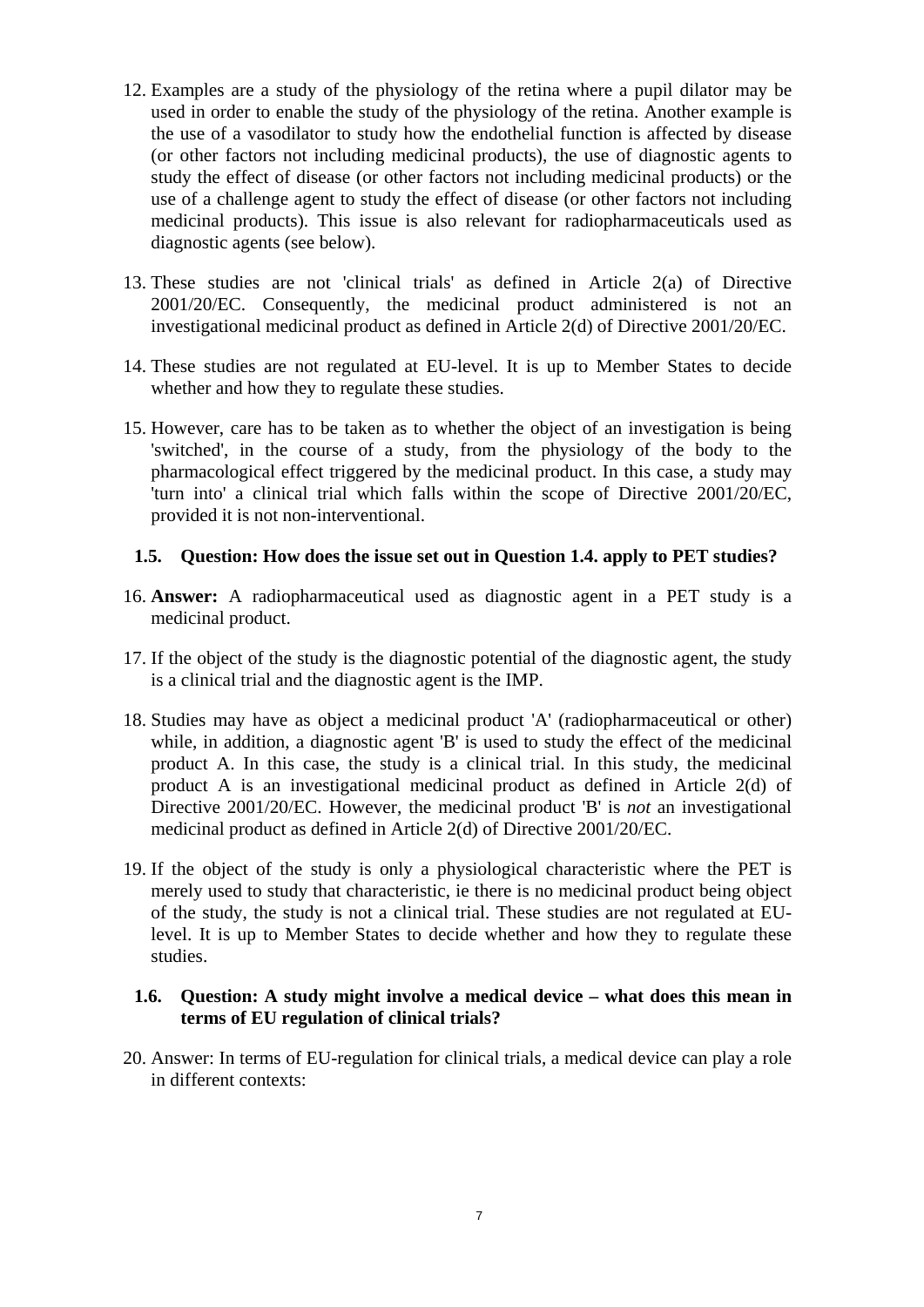- 21. a) The object of the study is **one integral product** which is a 'combination' of a medical device and a medicinal product: $6 \text{ In }$  these cases, firstly the regulatory status of this product (either medicinal product or medical device) needs to be determined in accordance with the definitions in the applicable legislation.<sup>7</sup> In deciding whether the product falls under the definition 'medicinal product' or 'medical device', particular account shall be taken of the principal mode of action. Further information is set out in Commission guidance.<sup>8</sup> If this assessment reveals that the product which is object of the study is a medicinal product, the regulatory framework of Directive 2001/20/EC applies. If this assessment reveals, however, that the product which is object of the study is a medical device, Directive 2001/20/EC does not apply. For example, in the case of a prefilled syringe, this product would usually be a medicinal product (with an integral 'delivery product')<sup>9</sup>. An interventional study would be a clinical trial and thus fall within the regulatory framework of Directive 2001/20/EC.
- 22. b) The object of the study is **a medicinal product however, during the clinical trial medical devices are used** (this is frequently the case in practice; sometimes the medical devices are supplied by the sponsor) without these being object of a study: In these cases, Directive 2001/20/EC applies. The medical devices not being object of the study have to comply with the EU-rules for the placing on the market and putting into service of medical devices.
- 23. c) The object of the study is **two separate products**: one is a medicinal product and one is a medical device. These two separate products may administered/used on subjects in the same group ('arm'), or in different 'arms' (for example, a study might compare a warming medical device applied on the skin with a warming medicinal product applied topically). In these cases Directive 2001/20/EC applies to the aspect of the study having as object the medicinal product. Regarding the medical device being object of the study, Directive 2001/20/EC does not apply, but the EU-rules applicable to medical devices. Member States, while taking into account that two different sets of legislations apply, may have arrangements in place which lead to a single authorising decision for this type of studies.

### <span id="page-7-0"></span>**1.7. Question: Is a study addressing the time of surgery a clinical trial, if patients receive otherwise standard treatment with medicines?**

24. **Answer:** This is a case by case decision and it depends from whether the object of the study is one of those listed in Article 2(a) of Directive 2001/20/EC. If this is not

<sup>6</sup> This includes also 'combined advanced therapy medicinal products' as defined in Article 2(1)(d) of the Regulation (EC) 1394/2007 of the European Parliament and of the Council of 13 November 2007 on advanced therapy medicinal products.

<sup>7</sup> Regarding medicinal products: See Question [1.3.](#page-4-3) Regarding medical devices: Directive 93/42/EEC regarding medical devices, Directive 98/79/EC regarding in vitro diagnostic medical devices, or Directive 90/385/EEC regarding active implantable medical devices (texts are accessible here: [http://ec.europa.eu/enterprise/sectors/medical-devices/regulatory-framework/index\\_en.htm#h2-%0A--](http://ec.europa.eu/enterprise/sectors/medical-devices/regulatory-framework/index_en.htm#h2-%0A----------legislation%0A--------) [--------legislation%0A-------- \)](http://ec.europa.eu/enterprise/sectors/medical-devices/regulatory-framework/index_en.htm#h2-%0A----------legislation%0A--------).

<sup>8</sup> [http://ec.europa.eu/enterprise/sectors/medical-devices/documents/guidelines/index\\_en.htm,](http://ec.europa.eu/enterprise/sectors/medical-devices/documents/guidelines/index_en.htm) in particular http://ec.europa.eu/enterprise/sectors/medical-devices/files/meddev/2\_1\_3\_rev\_3- 12\_2009\_en.pdf

<sup>9</sup> See point B.2.1 of MEDDEV 2.1/3 rev 3.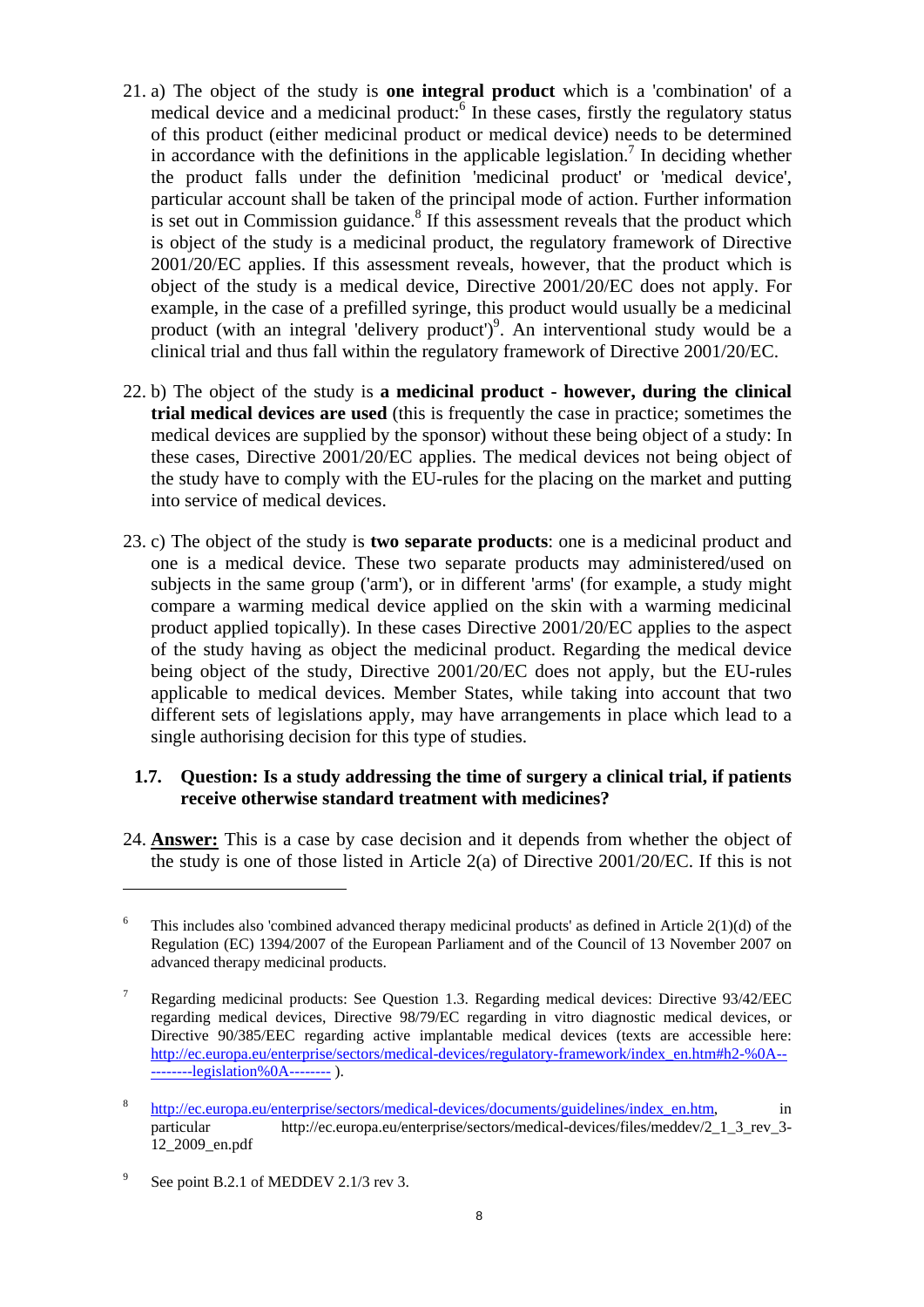the case, the study is not a clinical trial. The sponsor has the responsibility to provide clear information on the object of the study.

## <span id="page-8-0"></span>**1.8. Question: Does the Clinical Trial Directive 2001/20/EC apply to clinical trials with IMPs which fall under the 'hospital exemption' for advanced therapy medicinal products?**

### 25. **Answer:** Yes.

26. The 'hospital exemption' for advanced therapy medicinal products, which is contained in Article 3(7) of the Directive  $2001/83/EC^{10}$  is irrelevant for the scope of the 'Clinical Trials Directive' 2001/20/EC (see also section 1.2, para. 8, of the detailed guidance CT- $1^{11}$ ). The Directive 2001/20/EC applies to any clinical trial with advanced therapy investigational medicinal products.

### <span id="page-8-1"></span>**1.9. Question: Is an authorised medicinal product used as comparator in a clinical trial an investigational medicinal product?**

- 27. **Answer:** Yes.
- 28. According to Article 2(d) of Directive 2001/20/EC, an investigational medicinal product ("**IMP**") is "*a pharmaceutical form of an active substance or placebo being tested or used as a reference in a clinical trial* […]".
- 29. Comparators are medicinal products used as a reference in a clinical trial vis-à-vis the substance being tested.
- 30. The definition of IMP in Article 2(d) of Directive 2001/20/EC clarifies further that it "includes" "[…] *products already with a marketing authorisation but used or assembled (formulated or packaged) in a way different from the authorised form, or when used for an unauthorised indication, or when used to gain further information about the authorised form*". This is intended to clarify what the definition entails. It does not mean that a non-modified medicinal product with a marketing authorisation is not an IMP.
- 31. The purpose for the inclusion of comparators into the definition of IMP is that they play a fully equivalent, symmetric, role as counterparts to the "tested products", and this from the inception of the protocol to the interpretation of the study results. The comparator is an IMP and the conditions (circuit, traceability and accountability methods) under which the comparator is used are to be strictly the same as those of the "tested product".
- 32. Regarding IMPs there are a number of regulatory requirements. Note, however, that the regulatory framework is adapted to situations where the IMP is used in the authorised form and for the authorised indication. This holds in particular for

<sup>&</sup>lt;sup>10</sup> As amended by Regulation (EC) No 1394/2007 of the European Parliament and of the Council of 13 November 2007 on advanced therapy medicinal products and amending Directive 2001/83/EC and Regulation (EC) No 726/2004.

 $11$  OJ C82, 30.3.2010, p. 1.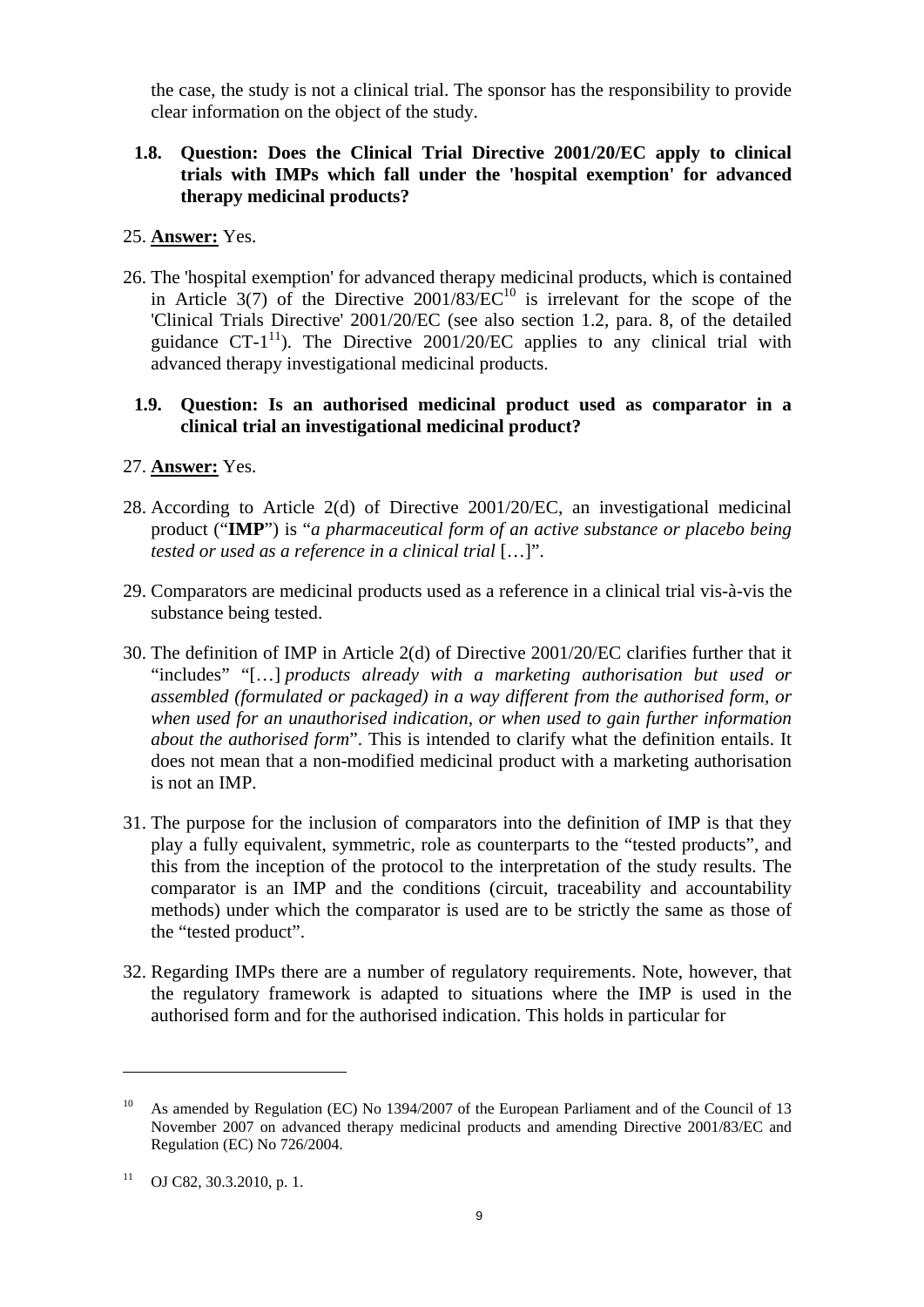- the information requirements for request for authorisation to be submitted to the national competent authority of the Member State concerned: $^{12}$  and
- the requirements for the labelling of IMP a set out in Article 14 of Directive 2001/20/EC and Annex 13 to the guidelines on good manufacturing practices – Manufacture of investigational medicinal products.<sup>13</sup>

### <span id="page-9-0"></span>**1.10. Question: What can be considered a "non-interventional trial"?**

- 33. **Answer:** According to Article 1(1), 2nd period of Directive 2001/20/EC, noninterventional clinical trials are excluded from the scope of this Directive.
- 34. "Non-interventional trial" is defined in Article 2(c) of Directive 2001/20/EC as follows: "*a study where the medicinal product(s) is (are) prescribed in the usual manner in accordance with the terms of the marketing authorisation. The assignment of the patient to a particular therapeutic strategy is not decided in advance by a trial protocol but falls within current practice and the prescription of the medicine is clearly separated from the decision to include the patient in the study. No additional diagnostic or monitoring procedures shall be applied to the patients and epidemiological methods shall be used for the analysis of collected data*".
- 35. Thus, a trial is non-interventional if the following requirements are cumulatively fulfilled:
	- The medicinal product is prescribed in the usual manner in accordance with the terms of the marketing authorisation;
	- The assignment of the patient to a particular therapeutic strategy is not decided in advance by a trial protocol but falls within current practice and the prescription of the medicine is clearly separated from the decision to include the patient in the study; and
	- No additional diagnostic or monitoring procedures are applied to the patients and epidemiological methods are used for the analysis of collected data.
- 36. The purpose for excluding these trials from the scope of the Directive 2001/20/EC is that these trials are typically of a lower risk than interventional clinical trials. Moreover, this restriction shall ensure that medical activities which are normal clinical practice and as such part of the general medical surveillance of a patient are excluded from the scope of the Directive 2001/20/EC.

<sup>&</sup>lt;sup>12</sup> Cf. Point 4.1.6.2. of the Detailed guidance for the request for authorisation of a clinical trial on a medicinal product for human use to the competent authorities, notification of substantial amendments and declaration of the end of the trial (Revision 2 of October 2005).

[<sup>13</sup> http://ec.europa.eu/enterprise/pharmaceuticals/eudralex/vol10\\_en.htm](http://ec.europa.eu/enterprise/pharmaceuticals/eudralex/vol10_en.htm)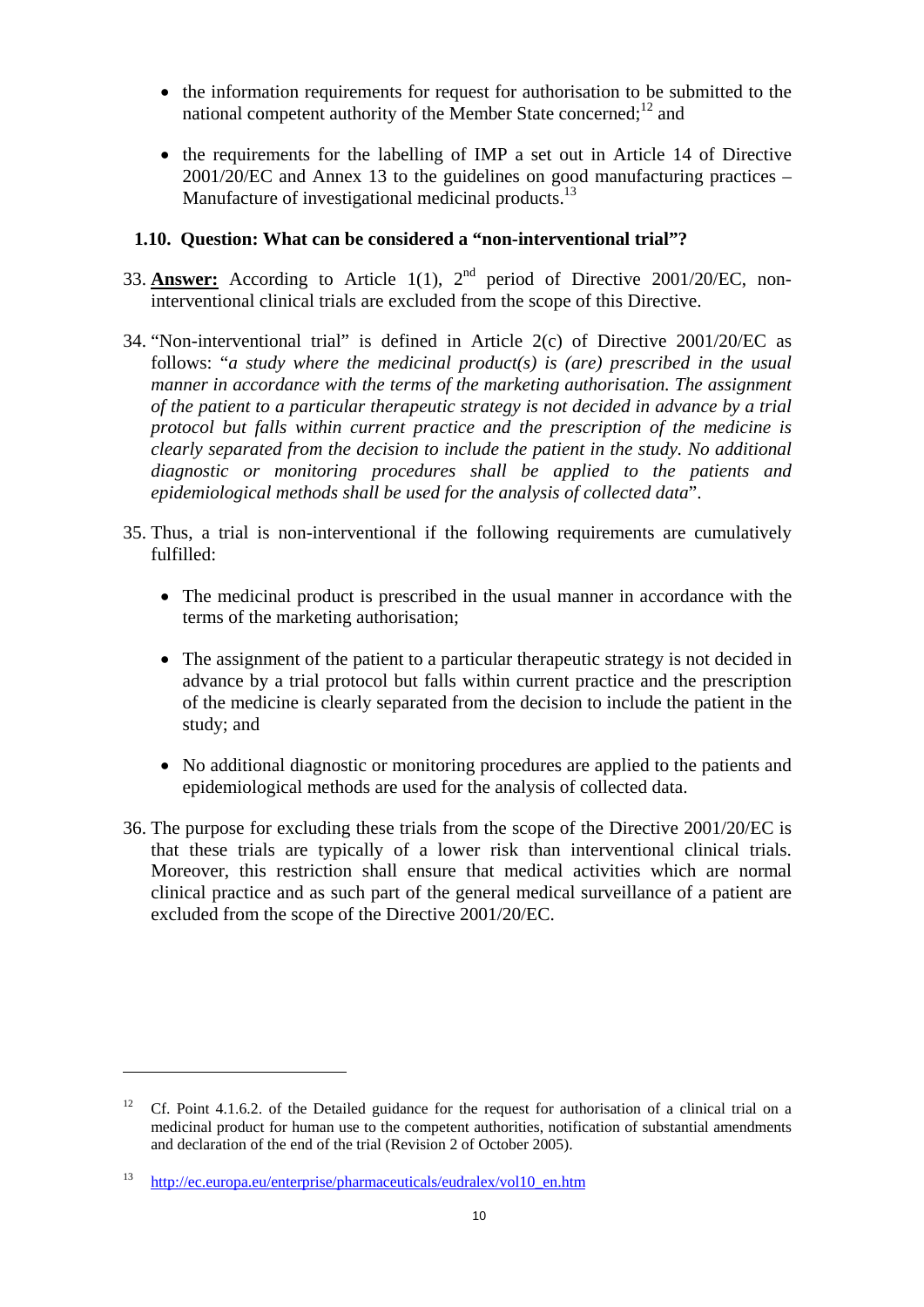### <span id="page-10-0"></span>**1.11. Question: Can a study which is started after exposure of a medicinal product has finished be considered as a clinical trial as defined in Directive 2001/20/EC?**

- 37. **Answer:** Reference is made to the algorithm in Annex. The definition of clinical trials is independent of whether the study is started and conducted after the administration of the medicinal product.
- 38. For this kind of study, it is particularly relevant to consider whether it falls within the definition of non-interventional trial. In particular, it has to be assessed whether the intervention is an additional diagnostic or monitoring procedure. In this respect, reference is made to column 'E' of the algorithm in Annex, as well as question 1.5.
- 39. If the study fulfils the criteria of a clinical trial, and is not a non-interventional trial, Directive 2001/20/EC applies.
- 40. Obviously, as in these cases the administration of the medicinal product has already been completed when the study starts, certain rules relating to the IMP (e.g. on labelling) would not be applicable.
- 41. When designing this kind of study it is a particular challenge to ensure that its result as credible, as the medicinal product had not been administered in the context of a clinical trial and thus it had not necessarily been administered in accordance with good clinical practice. This holds in particular for the exposure to the previous treatment.

### <span id="page-10-2"></span><span id="page-10-1"></span>**2. SPONSOR/LEGAL REPRESENTATIVE; INVESTIGATOR**

#### **2.1. Question: How is "sponsor" defined?**

- 42. **Answer:** "Sponsor" is defined in Article 2(e) of Directive 2001/20/EC: "an individual, company, institution or organization which takes responsibility for the initiation, management and/or financing of a clinical trial."
- 43. Thus, the sponsor can be an individual, a company, an institution or an organisation. The sponsor does not need to be located in an EU Member State but has to have a legal representative in the EU or the EEA, which includes Iceland, Norway, and Liechtenstein.<sup>14</sup> The investigator and the sponsor may be the same person.<sup>15</sup>

### <span id="page-10-3"></span>**2.2. Question: Is the person financing a clinical trial always considered as "sponsor" in the sense of Article 2(e) of Directive 2001/20/EC?**

- 44. **Answer:** A sponsor is defined in Article 2(e) of Directive 2001/20/EC as "an individual, company, institution or organisation which takes responsibility of the initiation, management and/or financing of a clinical trial".
- 45. Every clinical trial has to have a sponsor.

<sup>&</sup>lt;sup>14</sup> Article 19 of Directive 2001/20/EC.

<sup>&</sup>lt;sup>15</sup> Article 7(2) of Directive 2005/28/EC.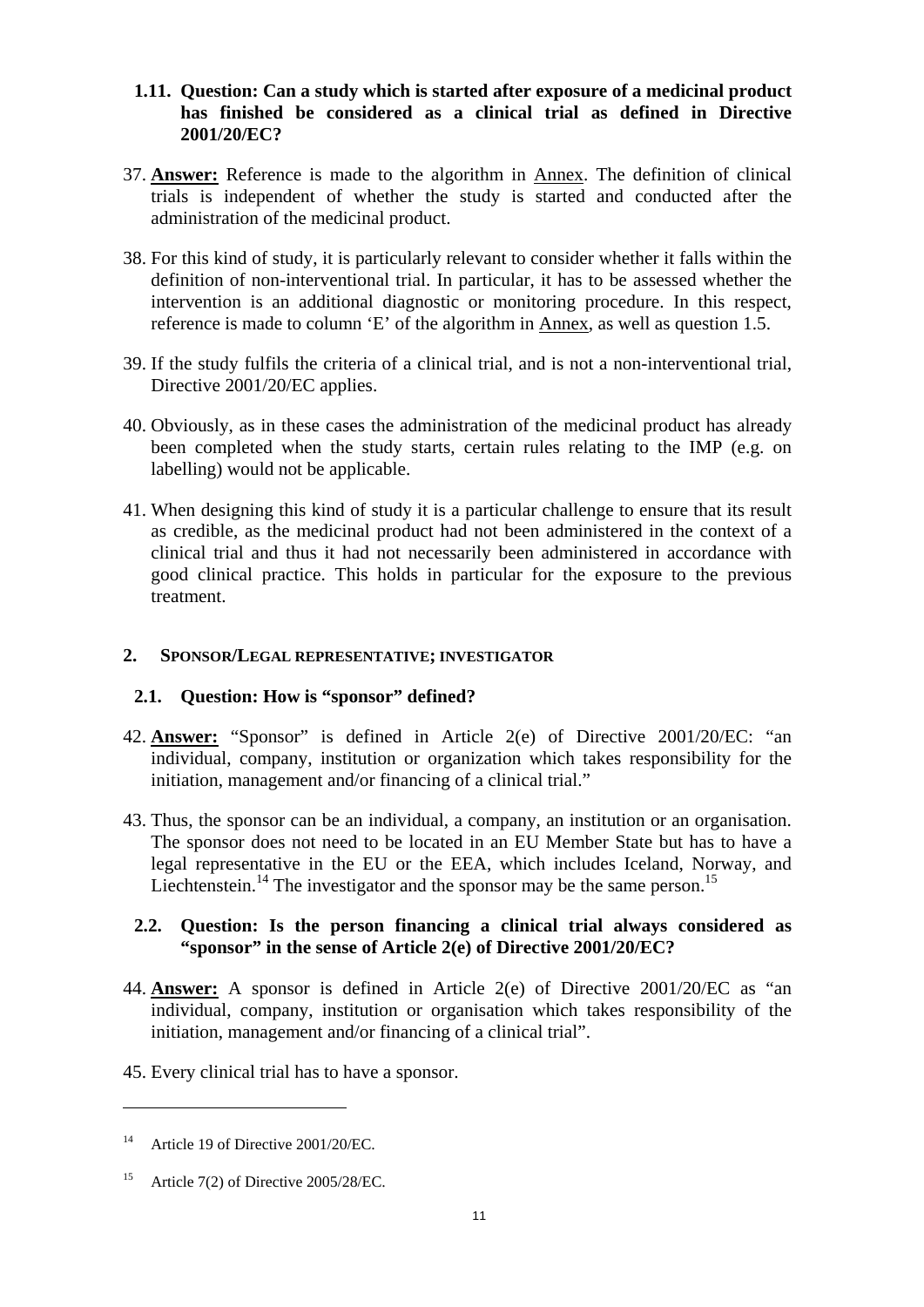46. However, it follows from Article 2(e) of Directive 2001/20/EC that the sponsor is not necessarily the person financing a clinical trial. While that person *may* be the sponsor, the sponsor may also be the person which presents himself as the person taking the responsibility for the initiation or the management of the trial.

## <span id="page-11-0"></span>**2.3. Question: Can the sponsor delegate tasks/functions?**

- 47. **Answer:** The sponsor may delegate any or all of his trial-related tasks/functions to an  $\overline{\text{individual}}$ , company, institution or organisation.<sup>16</sup> The sponsor might delegate e.g.
	- the compiling the documents for the application to the Ethics Committee and/or Competent Authorities including obtaining details of the manufacturing and import authorisation;
	- the monitoring of the trial including reporting according to Articles 16 and 17 of Directive 2001/20/EC.
- 48. In cases where there are tasks/functions delegated to other persons/parties, there must be still an overall sponsor for the trial. The sponsor remains ultimately responsible for ensuring that the conduct of the trials and the final data generated by those trials comply with the requirements of Directive 2001/20/EC as well as of Directive  $2001/83/EC$  in the case of a marketing authorisation application.<sup>17</sup>
- 49. Prior to initiating a trial, the sponsor should define, establish and allocate all trialrelated tasks/functions. Any trial-related tasks/functions that are delegated to a third party should be specified in writing.
- 50. A number of parties may agree, in writing, to form an organisation according to Article 2(e) of Directive 2001/20/EC and to distribute the sponsors' tasks/functions between different 'person(s)' and/or 'organisation(s)'. This is done in such a way that the organisation fulfils all the responsibilities as a sponsor.
- 51. The organisation will be identified by its name and by the EudraCT number (YYYY-NNNNNN-CC and a group name) for the purpose of the trial and on the related documents.
- <span id="page-11-1"></span>**2.4. Question: Does the Directive 2001/20/EC establish that the sponsor or his legal representative according to Article 19(2) are liable under civil and criminal law?**

#### 52. **Answer:** No.

- 53. Directive 2001/20/EC, in referring to the "responsibility for the initiation, management and/or financing of a clinical trial" (Article 2(e) of Directive 2001/20/EC) refers to the responsibility for compliance with the Directive.
- 54. Responsibility in terms of civil law (i.e. liability, for example compensation for damages occurred to a patient), or criminal law (i.e. punishment, for example

<sup>&</sup>lt;sup>16</sup> Article 7(1) of Directive 2005/28/EC.

<sup>&</sup>lt;sup>17</sup> Article 7(1) of Directive 2005/28/EC.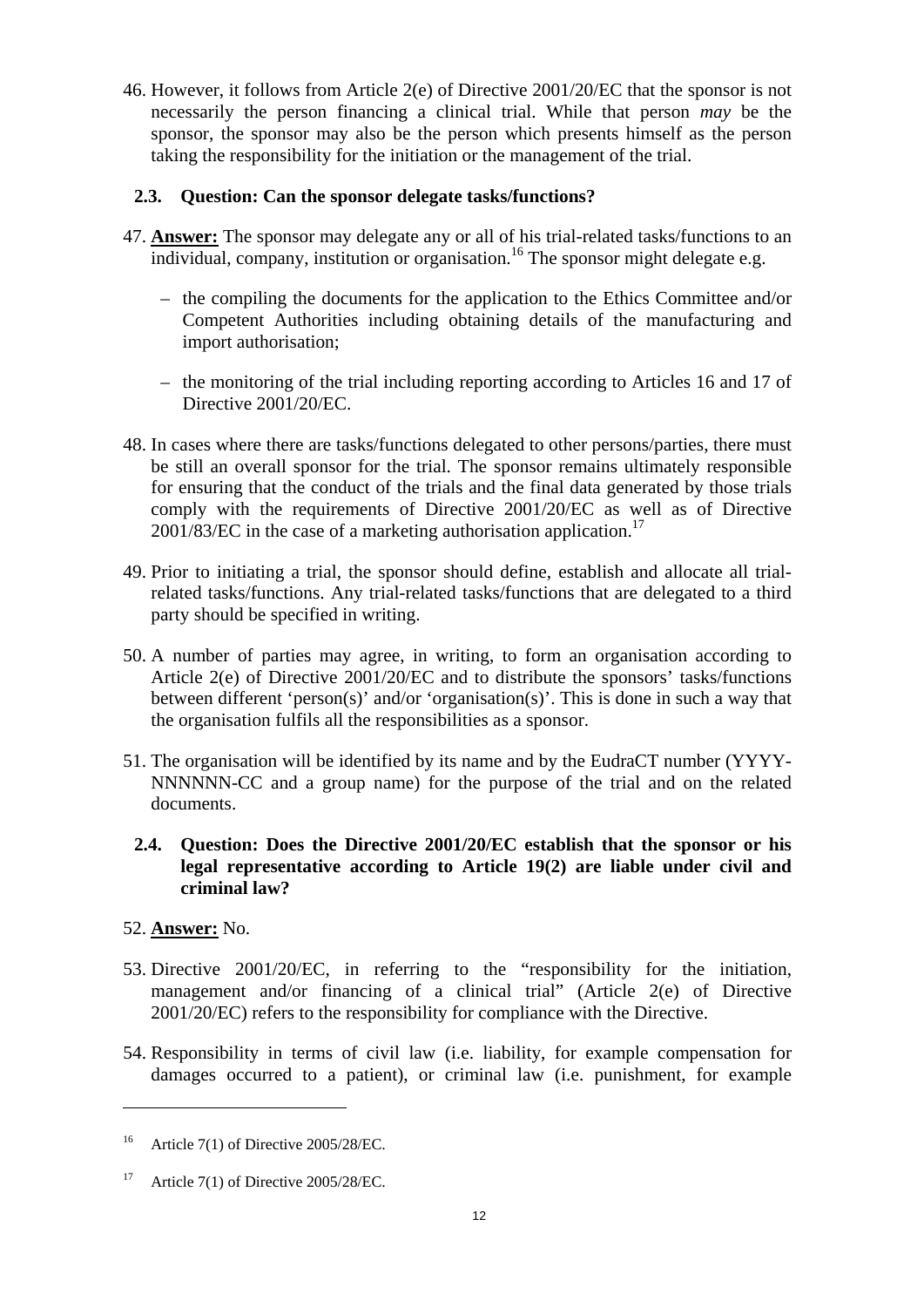criminal sanction of a bodily injury caused by negligence), is not governed by Directive 2001/20/EC, cf. Article 19(1) of Directive 2001/20/EC. In this respect, the applicable laws of the Member States apply.

- <span id="page-12-0"></span>55. This also holds for cases where the sponsor has a legal representative in an EU Member State or EEA State, Article 19(1) of Directive 2001/20/EC. While the existence of a legal representative within the EU/EEA might be supportive to ensure effective sanctioning under national civil or criminal law, the rules for civil and criminal liability remain governed by the national laws of the Member States.
	- **2.5. Question: Can a sponsor established in a third country open a subsidiary or branch in a Member State in order to comply with the requirement of Directive 2001/20/EC that the sponsor or a legal representative of the sponsor must be established in the EU?**

## 56. **Answer:** Yes.

- 57. Article 19 of Directive 2001/20/EC requires that the sponsor or a legal representative of the sponsor is established in the EU.
- 58. This does not exclude the possibility that this establishment is a branch or subsidiary of a legal person having its principal seat outside the EU. This establishment could be the sponsor or act as legal representative of the sponsor established outside the EU.

#### <span id="page-12-1"></span>**2.6. Question: What are the requirements for the legal representative of a non EEA-sponsor in view of Article 19 of Directive 2001/20/EC?**

- 59. **Answer:** If the sponsor is not established in the Community a legal representative of the sponsor has to be established in the Community.<sup>18</sup>
- 60. Only one legal representative can act on behalf of one sponsor in one clinical trial.
- 61. If the sponsor is the same for several different trials, it is not required to have **one**  legal representative located in the EU for **all non**-EU sponsored trials taking place in the EU.
- 62. It is acceptable to use an established company as a legal representative. It is also acceptable to have one central legal representative in EU for all trials.
- 63. The applicant for the application to the competent authority and the Ethics Committee might be different from the legal representative.

#### <span id="page-12-3"></span><span id="page-12-2"></span>**3. CLINICAL TRIALS APPLICATION PROCEDURE, ETHICS COMMITTEES**

**3.1. Question: The detailed guidance CT-1 refers, in its section 2.9., sub-section 4, to the content of the labelling of the IMP. Does this mean a mock-up?** 

64. **Answer:** No.

<sup>&</sup>lt;sup>18</sup> Article 19 of Directive 2001/20/EC.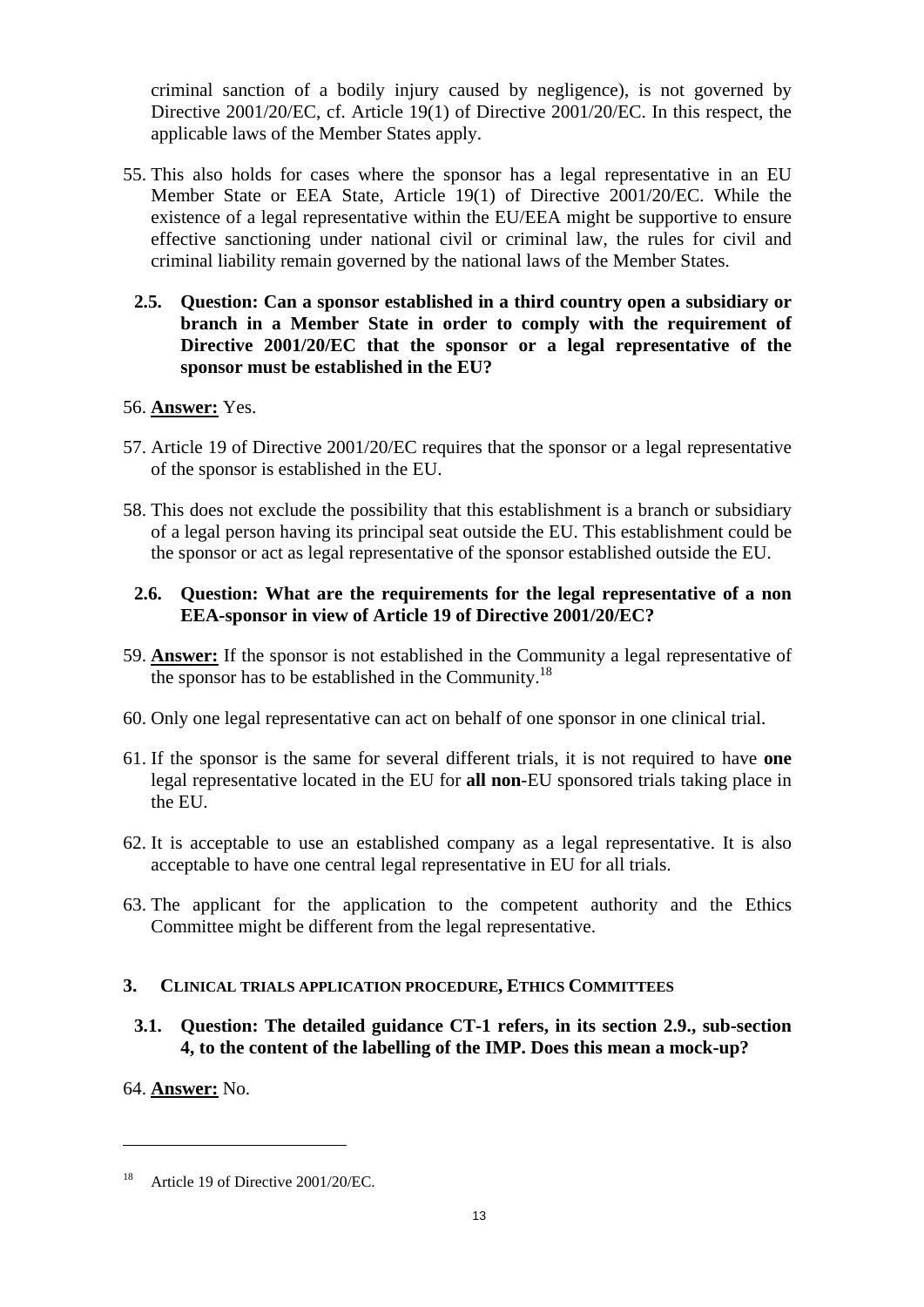<span id="page-13-0"></span>65. Only the text that is labelled on the IMP should be included in the application dossier.

### **3.2. Question: After the receipt of the opinion of the Ethics Committee, is the applicant allowed to appeal against the opinion?**

- <span id="page-13-1"></span>66. **Answer:** As the opinion taken by the Ethics Committees has a legal implication, according to national legislation in place in Member States, appeal procedures should be possible.
	- **3.3. Question: Where an application for a clinical trial is submitted in more than one Member State, has a company or non-commercial research organisation to await positive opinions from all Member States Ethics Committees and authorisations/statements of no grounds for non-acceptance from competent authorities, before commencing the trial in any of the Member States?**
- 67. **Answer:** No. The sponsor/investigator can commence a clinical trial in the Member State concerned if the positive opinion of the Ethics Committee in that Member State and the authorisation/statement of no grounds for non-acceptance of the competent authority in question, have been given.

### <span id="page-13-2"></span>**3.4. Questions: If a site does not start the trial, but was listed on the application form when the trial got authorisation, what should the sponsor do?**

68. **Answer:** This requires an amendment to the clinical trial dossier. For the question whether this amendment is "substantial", and, in the affirmative, what body has to assess this substantial amendment, reference is made to the relevant guidelines.

### <span id="page-13-3"></span>**3.5. Question: What is the requirement to be an expert (in paediatrics) in Ethics Committee?**

69. **Answer:** The requirements for membership in an Ethics Committee is to be defined in national regulations.

## <span id="page-13-5"></span><span id="page-13-4"></span>**4. SAFETY REPORTING**

- **4.1. Question: Can the National Competent Authority or the Ethics Committee oblige the sponsor to report all suspected** *expected* **serious adverse reactions (in addition to the suspected unexpected serious adverse reactions, as per Article 17(1)(a)(b) of Directive 2001/20/EC)?**
- 70. **Answer:** Yes. The authorisation/favourable opinion may be made conditional upon such requirement. However, suspected *expected* serious adverse reactions are not SUSARS and shall not be reported as such.

### <span id="page-13-6"></span>**4.2. Question: How long is the annual safety report to be submitted to the national competent authority and the Ethics Committee of a Member State?**

71. **Answer**: This is addressed in the 'Detailed guidance on the collection, verification and presentation of adverse event/reaction reports arising from clinical trials on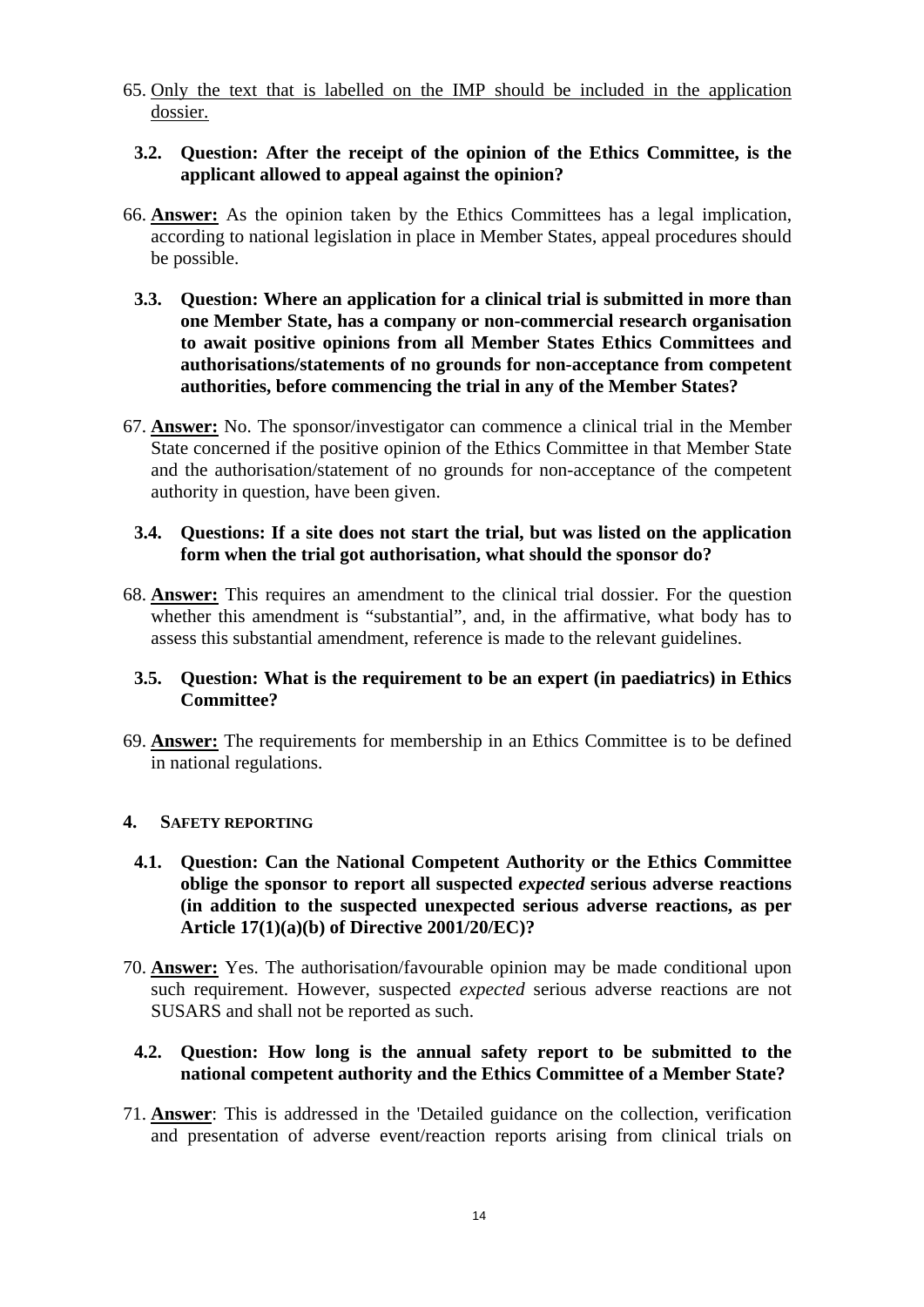medicinal products for human use  $(CT-3)'$ .<sup>19</sup> According to the detailed guidance  $CT-3$ the annual safety report (Development Safety Update Report) should be submitted to the national competent authority and to the Ethics Committee of the Member State where the treatment of subjects is still ongoing.<sup>20</sup>

72. It should be considered that the 'treatment of subjects' in a given Member State is ongoing in that Member State until the last visit of the last subject in that Member State. If the 'end of the trial' is defined differently in the protocol, this 'end of the trial' should be considered for the territory of each respective Member State concerned.

### <span id="page-14-1"></span><span id="page-14-0"></span>**5. MANUFACTURING AND IMPORTATION OF IMPS**

## **5.1. Question: A clinical trial with an IMP which is an officinal formula falls**  within the scope of the Clinical Trials Directive.<sup>21</sup> What does this mean for **the requirements as regards manufacturing authorisation?**

73. **Answer**: Article 13 of the Clinical Trials Directive applies, ie the manufacturing of the investigational medicinal product is subject to the holding of an authorisation. However, in accordance with Article 9(2) of Directive 2005/28/EC, an authorisation is not required for reconstitution or packaging under certain conditions. Annex 13 to the EU Guidelines for Good Manufacturing Practice contains more information concerning the term "reconstitution".<sup>22</sup>

### <span id="page-14-3"></span><span id="page-14-2"></span>**6. "INFORMED CONSENT" AND OTHER SUBSTANTIAL REQUIREMENTS FOR CONDUCTING CLINICAL TRIALS**

### **6.1. Question: What is meant by 'compensation for participation' in a trial (Article 4(d) of Directive 2001/20/EC)?**

74. **Answer:** This is addressed in the "Detailed guidance on the application format and documentation to be submitted in an application for an Ethics Committee opinion on the clinical trial on medicinal products for human use" under item 21 in the example of a module 2 for the application form to the Ethics Committees: "Amount and procedure for remuneration or compensation of subjects" and the following explanation is given: "description of amount paid during the participation in the trial and for what, i.e. travel costs, loss of earning and discomfort etc."

#### <span id="page-14-4"></span>**6.2. Question: When can the obligatory insurance coverage stop?**

75. **Answer:** According to Article 3(2)(f) of Directive 2001/20/EC, a clinical trial may be undertaken only, if provision has been made for insurance or indemnity to cover the liability of the investigator and sponsor.

 $\overline{a}$ 

22 ENTR/F/2/AM/an D(2010) 3374, p. 3 (http://ec.europa.eu/health/files/eudralex/vol-4/2009\_06\_annex13.pdf

<sup>19</sup> OJ C172, 11.6.2011, p. 1.

<sup>&</sup>lt;sup>20</sup> §126 of the detailed guidance CT-3.

<sup>&</sup>lt;sup>21</sup> See §8 of the detailed guidance CT-1.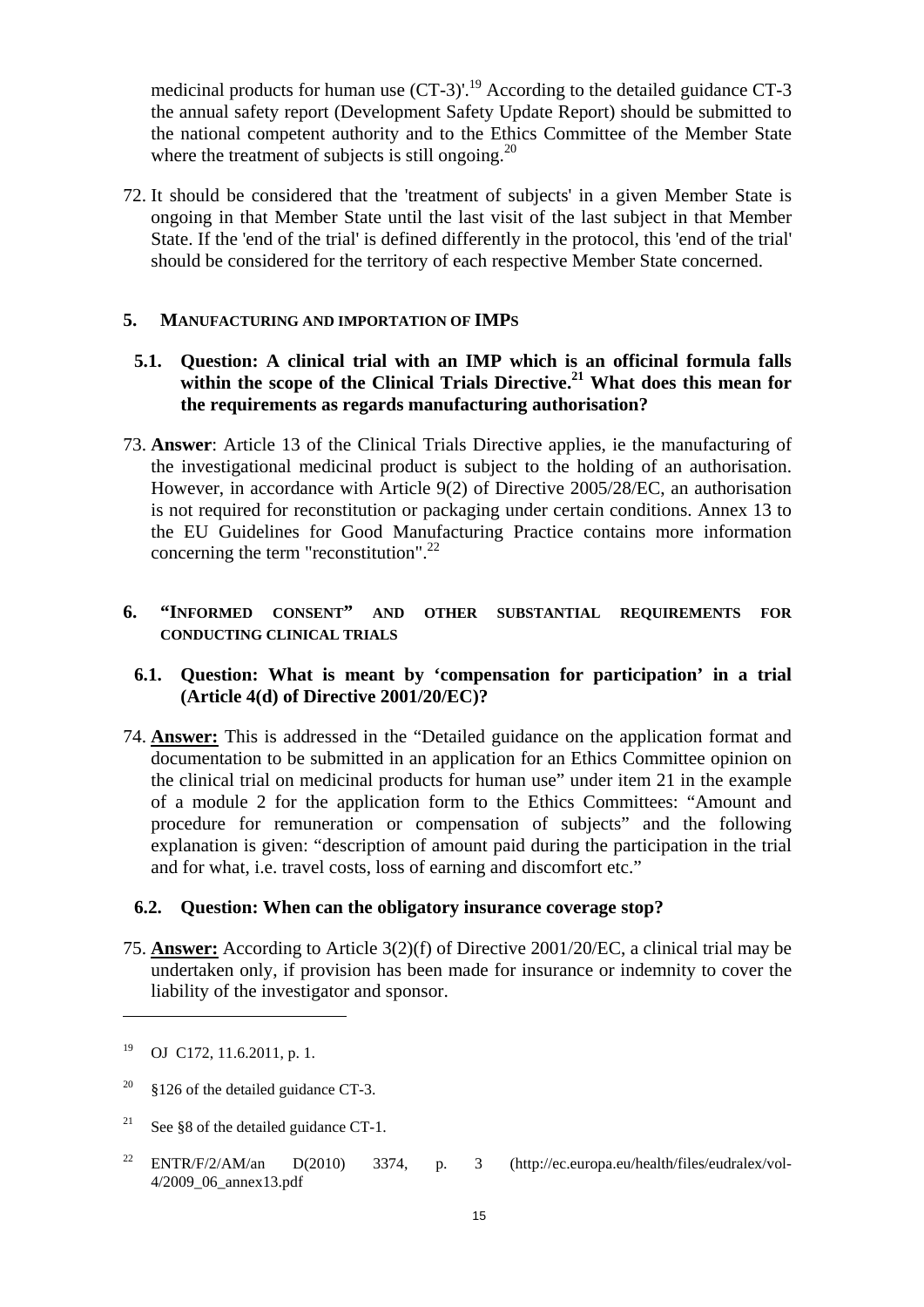- 76. There are no specific Community provisions on when this insurance coverage can stop.
- 77. However, the purpose of Article 3(2)(f) of Directive 2001/20/EC is to ensure that a clinical trial subject can obtain compensation for damages caused by the clinical trial - independently of the financial capacity of the investigator/sponsor. In view of this purpose of the provision, and in the absence of specific Community rules, the insurance should provide coverage for the period in which such damages can arise and lawfully be claimed by the clinical trials subject.
- 78. As a Community Directive by definition is binding to the result to be achieved while leaving open to EU Member States the choice of form and methods, it is up to the Member State to establish specific rules, if any. If no such rules are established at Member States level, it is up to the sponsor to assess, on the basis of the principle set out above and the clinical trial in question (in particular in view of the risk it implies for the clinical trials subject), the necessary period of coverage.
- 79. Note, that, in accordance with Article 6(3)(i) of Directive 2001/20/EC, aspects of insurance or indemnity to cover the liability of the investigator and sponsor are considered by the Ethics Committee or, in accordance with Article 6(4) of Directive 2001/20/EC, by the national competent authority of the Member State concerned.

## <span id="page-15-1"></span><span id="page-15-0"></span>**7. END OF TRIAL**

## **7.1. Question: How is "end of trial" defined?**

- 80. **Answer:** The regulation of clinical trials refers repeatedly to end of trial. This is done in several contexts (see below). Therefore, and in view of these different constellations, there is no general definition of "end of trial". Rather, the content of the notion has to be considered in view of the context to assess its meaning. For example:
- 81. Declaration of end of the trial: Article 10(c) of Directive 2001/20/EC refers to the end of the trial and fixes a deadline for notification to the national competent authority and the ethics committee of the Member State concerned. The purpose of this declaration is to inform the national competent authority and the Ethics Committee that in principle no further regulatory surveillance of the trial is required. As this may depend of the clinical trial in question, the applicant for a clinical trial should include in the protocol submitted to the national competent authority of the Member State concerned, a definition of the end of the trial as applicable for the clinical trial in question.<sup>23</sup> In this context, the end of trial is usually the date of the last visit of the last clinical trial subject. $24$
- 82. Submission of result-related information on paediatric trials to the EMEA: In this respect, reference is made to the "completion" of the trial. A trial is considered as

<sup>&</sup>lt;sup>23</sup> Cf. Point 4.1.4. and point 4.3.1. of the Detailed guidance for the request for authorisation of a clinical trial on a medicinal product for human use to the competent authorities, notification of substantial amendments and declaration of the end of the trial (Revision 2 of October 2005).

<sup>24</sup> Ibidem.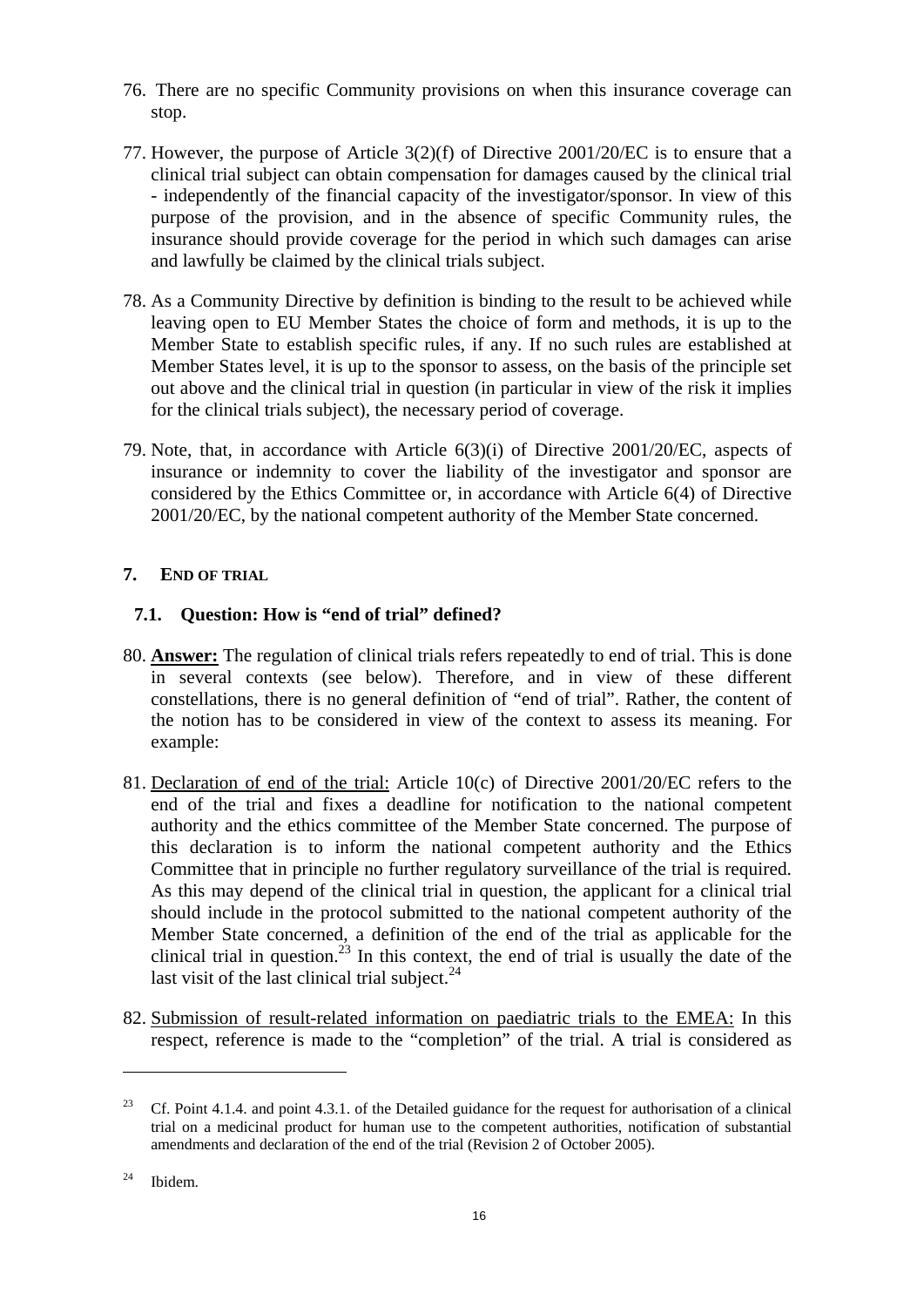completed when the last visit of the last patient has occurred, as foreseen in the latest version of the protocol. $^{25}$ 

#### <span id="page-16-0"></span>**7.2. What is the reporting deadline for early termination for reasons not based on grounds of safety, but on other grounds?**

- 83. **Answer:** This is addressed in section 4.2.2. of the detailed guidance CT-1.
- 84. This section states that '*an earlier end of the clinical trials which is not based on grounds of safety, but on other grounds, such as faster recruitment than anticipated, is not considered as 'early termination*''.
- 85. There may be cases where a trial is ended earlier for reasons of lack of efficacy.
- 86. If the lack of efficacy impacts on the assessment of the acceptable risk to the safety of the subject, this is to be understood as a safety issue.

<sup>&</sup>lt;sup>25</sup> Cf. point 2.2.2. of the Guideline  $2009/C28/01$  on the information concerning paediatric clinical trials to be entered into the EU Database on Clinical Trials (EudraCT) and on the information to be made public by the European Medicines Agency (EMEA), in accordance with Article 41 of Regulation (EC) No 1901/2006 (February 2009).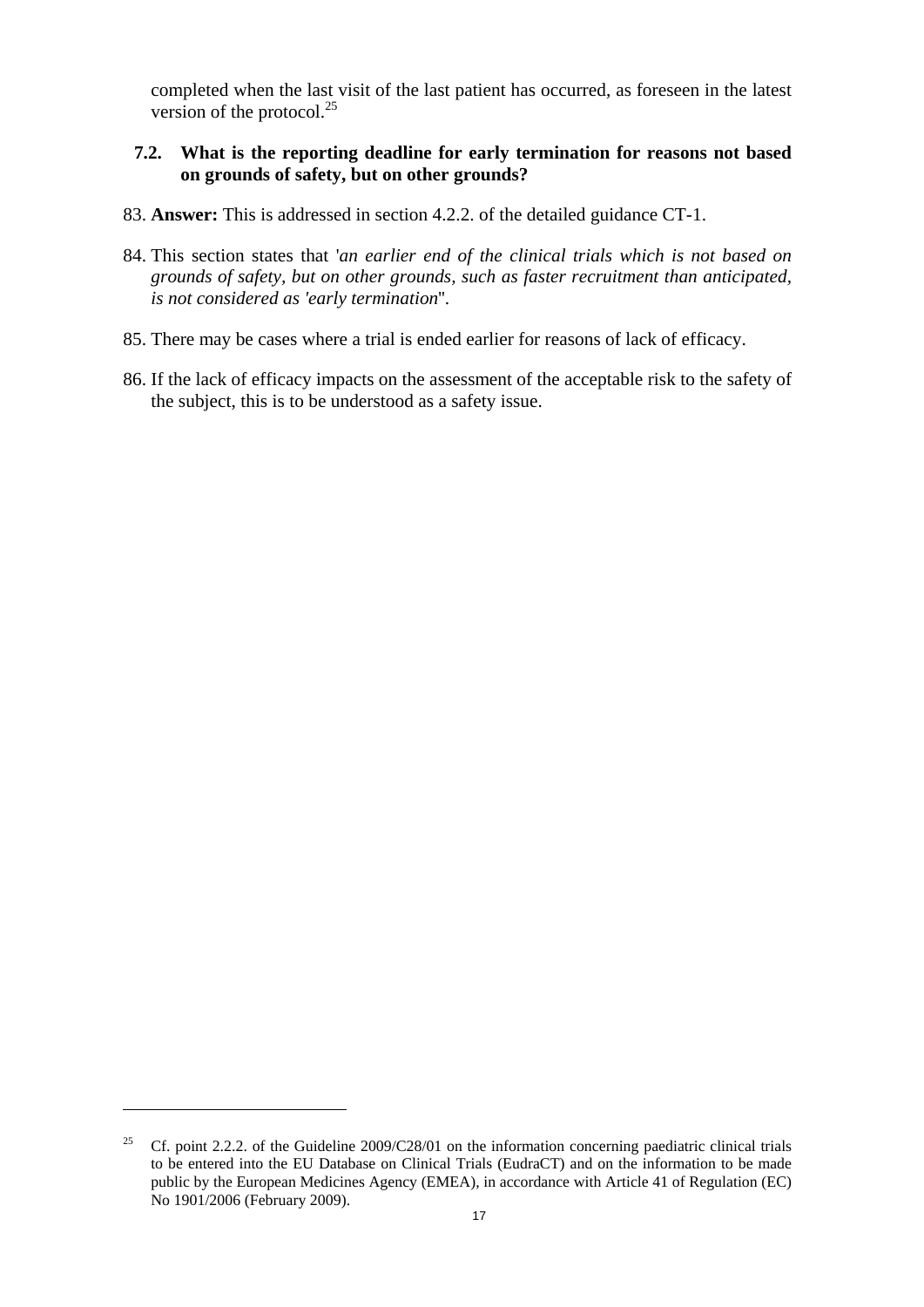#### **ANNEX: DECISION TREE TO ESTABLISH A WHETHER A TRIAL IS A "CLINICAL TRIAL"**

This algorithm and its endnotes will help you answer that question. Please start in column A and follow the instructions. Additional information is provided in the notes at the end of the table. If you have doubts about the answer to any of the questions contact the clinical trials unit of your competent authority.

<span id="page-17-0"></span>

| A                                                                                                         | B                                                                                                          |                                                                                                                                      | D                                                                                                   | Е                                                                                                                                                                                                                 |
|-----------------------------------------------------------------------------------------------------------|------------------------------------------------------------------------------------------------------------|--------------------------------------------------------------------------------------------------------------------------------------|-----------------------------------------------------------------------------------------------------|-------------------------------------------------------------------------------------------------------------------------------------------------------------------------------------------------------------------|
|                                                                                                           | A CLINICAL TRIAL OF A MEDICINAL PRODUCT?                                                                   | A NON-INTERVENTIONAL CLINICAL TRIAL?                                                                                                 |                                                                                                     |                                                                                                                                                                                                                   |
| Is it a medicinal product<br>(MP)? <sup>1</sup>                                                           | Is it not a medicinal<br>product?                                                                          | What<br>effects<br>the I<br>of<br>medicine are you looking<br>for?                                                                   | Why are you looking<br>for those effects?                                                           | How are you looking for those effects?                                                                                                                                                                            |
| If you answer no to all<br>the questions in column<br>A, the activity is not a<br>clinical trial on a MP. | If you answer yes to the<br>question below in column<br>B the activity is not a<br>clinical trial on a MP. | questions in column C the $ $ the questions in<br>activity is not a clinical trial<br>the scope of<br>under<br>Directive 2001/20/EC. | column D the activity is $ $<br>not a clinical trial under<br>the scope of Directive<br>2001/20/EC. | If you answer no to all the $\vert$ If you answer no to all $\vert$ If you answer yes to all these questions the activity<br>is a non-interventional trial which is outside the<br>scope of Directive 2001/20/EC. |
| If you answer yes to any<br>of the questions below<br>go to column B.                                     | If you answer no to this<br>question below go to<br>column C.                                              | If you answer yes to $\frac{any}{n}$ of   If you answer yes to<br>the questions below go to<br>column D.                             | any of the questions<br>below go to column E.                                                       | If your answers in columns A, B, C & D brought you<br>to column E and you answer no to any of these<br>questions the activity is a clinical trial within the<br>scope of the Directive.                           |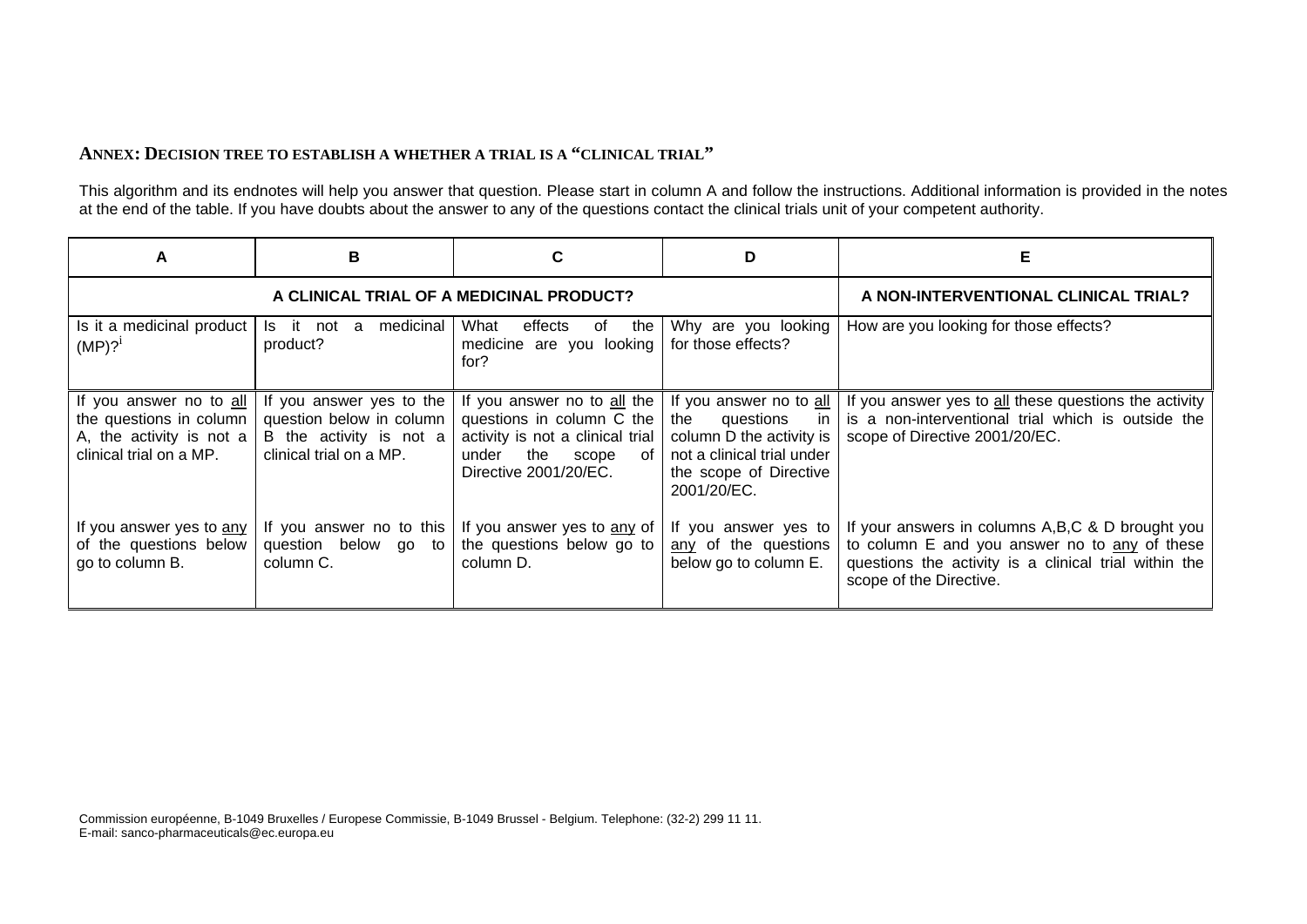| A.1. Is it a substance" or<br>combination of<br>substances presented<br>as having properties for<br>treating or preventing<br>disease in human<br>beings?<br>A.2. Does the substance<br>function as a medicine?<br>i.e. can it be<br>administered to human<br>beings either with a view<br>to restoring, correcting<br>or modifying<br>physiological functions<br>by exerting a<br>pharmacological,<br>immunological or<br>metabolic action or to<br>making a medical<br>diagnosis or is<br>otherwise administered<br>for a medicinal<br>purpose?<br>A.3. Is it an active | B.1. Are you only<br>administering any of the<br>following substances?<br>Human whole blood";<br>$\bullet$<br>Human blood cells;<br>$\bullet$<br>Human plasma;<br>$\bullet$<br>A food product <sup>"</sup><br>$\bullet$<br>(including dietary<br>supplements) not<br>presented as a<br>medicine;<br>A cosmetic product <sup>v</sup><br>A medical device | C.1. To discover or<br>verify/compare its clinical<br>effects?<br>C.2. To discover or<br>verify/compare its<br>pharmacological effects,<br>e.g. pharmacodynamics?<br>C.3. To identify or<br>verify/compare its adverse<br>reactions?<br>C.4. To study or<br>verify/compare its<br>pharmacokinetics, e.g.,<br>absorption, distribution,<br>metabolism or excretion? | D.1. To ascertain or<br>verify/compare the<br>efficacy <sup>vi</sup> of the<br>medicine?<br>D.2. To ascertain or<br>verify/compare the<br>safety of the<br>medicine? | E.1. Is this a study of one or more medicinal<br>products, which have a marketing authorisation in<br>the Member State concerned?<br>E.2. Are the products prescribed in the usual<br>manner in accordance with the terms of that<br>authorisation?<br>E.3. Does the assignment of any patient involved<br>in the study to a particular therapeutic strategy fall<br>within current practice and is not decided in<br>advance by a clinical trial protocol"?<br>E.4. Is the decision to prescribe a particular<br>medicinal product clearly separated from the<br>decision to include the patient in the study?<br>E.5. Will no diagnostic or monitoring procedures<br>be applied to the patients included in the study,<br>other than those which are applied in the course<br>of current practice?<br>E.6. Will epidemiological methods be used for the<br>analysis of the data arising from the study? |
|---------------------------------------------------------------------------------------------------------------------------------------------------------------------------------------------------------------------------------------------------------------------------------------------------------------------------------------------------------------------------------------------------------------------------------------------------------------------------------------------------------------------------------------------------------------------------|---------------------------------------------------------------------------------------------------------------------------------------------------------------------------------------------------------------------------------------------------------------------------------------------------------------------------------------------------------|--------------------------------------------------------------------------------------------------------------------------------------------------------------------------------------------------------------------------------------------------------------------------------------------------------------------------------------------------------------------|----------------------------------------------------------------------------------------------------------------------------------------------------------------------|-----------------------------------------------------------------------------------------------------------------------------------------------------------------------------------------------------------------------------------------------------------------------------------------------------------------------------------------------------------------------------------------------------------------------------------------------------------------------------------------------------------------------------------------------------------------------------------------------------------------------------------------------------------------------------------------------------------------------------------------------------------------------------------------------------------------------------------------------------------------------------------------------------------|
| substance in a<br>pharmaceutical form?                                                                                                                                                                                                                                                                                                                                                                                                                                                                                                                                    |                                                                                                                                                                                                                                                                                                                                                         |                                                                                                                                                                                                                                                                                                                                                                    |                                                                                                                                                                      |                                                                                                                                                                                                                                                                                                                                                                                                                                                                                                                                                                                                                                                                                                                                                                                                                                                                                                           |

<sup>&</sup>lt;sup>i</sup> Cf. Article 1(2) of Directive 2001/83/EC, as amended.

<sup>&</sup>lt;sup>ii</sup> Substance is any matter irrespective of origin e.g. human, animal, vegetable or chemical that is being administered to a human being.